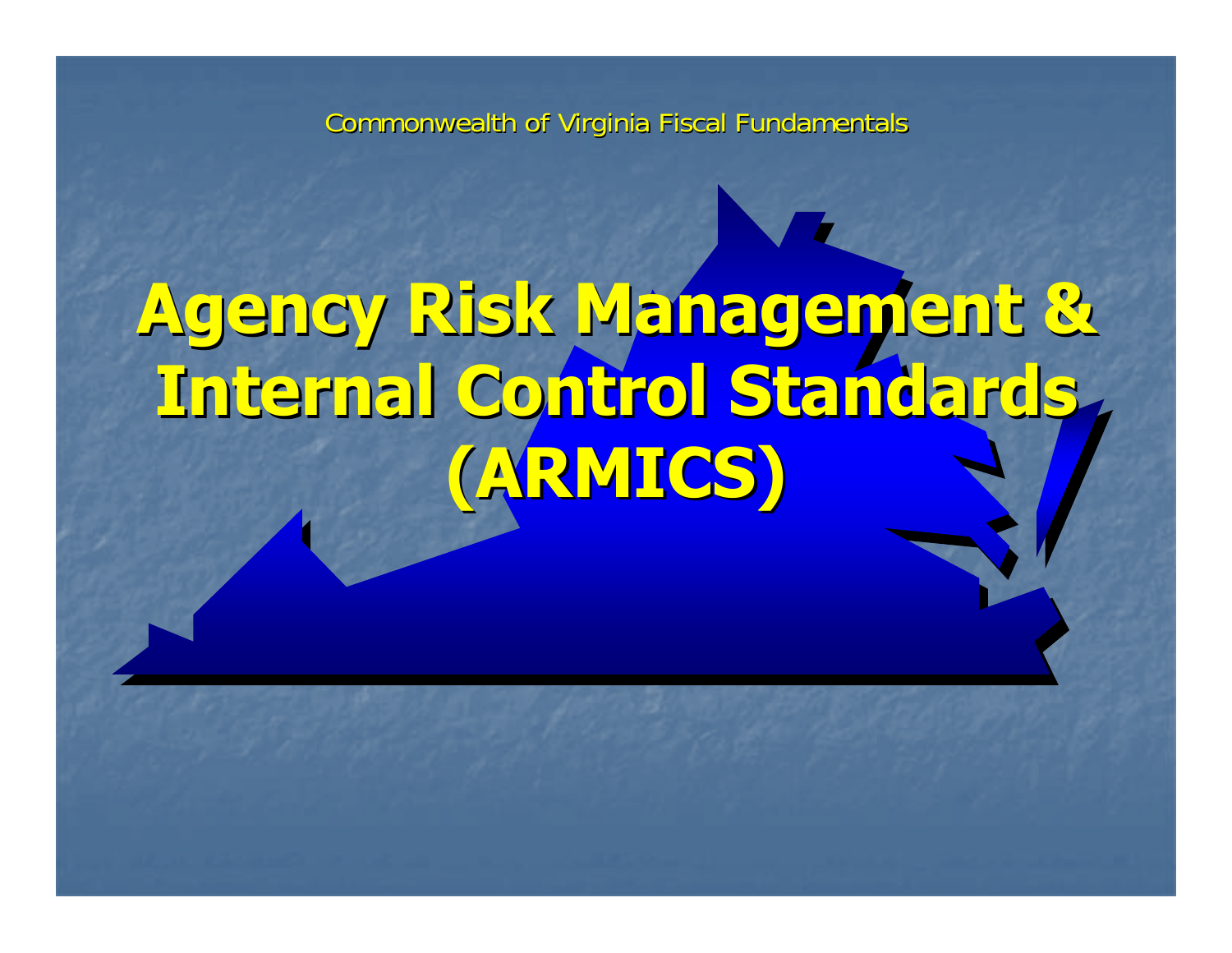# HISTORY OF ACCOUNTING IN VA HISTORY OF ACCOUNTING IN VA

 $-$  **1980 Through 1991** 

**1992 Through 2001** 

**2002 Through Present**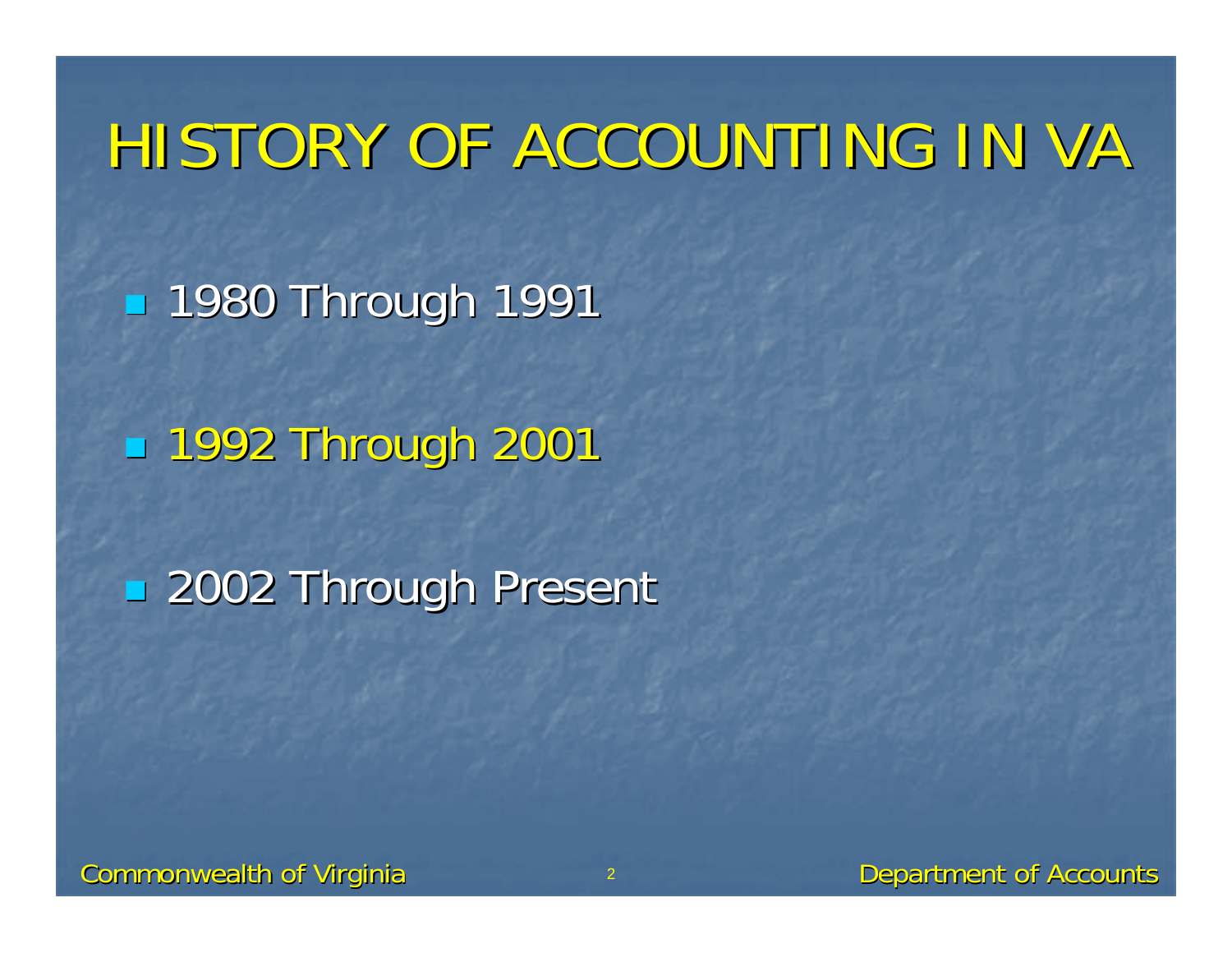#### REVENUES AND EXPENSES

**Fortune 36 Company** 

**100,000 Employees** 

Budgeted Revenues and Expenditures Approximately \$37 Billion Each Year of the **Biennium**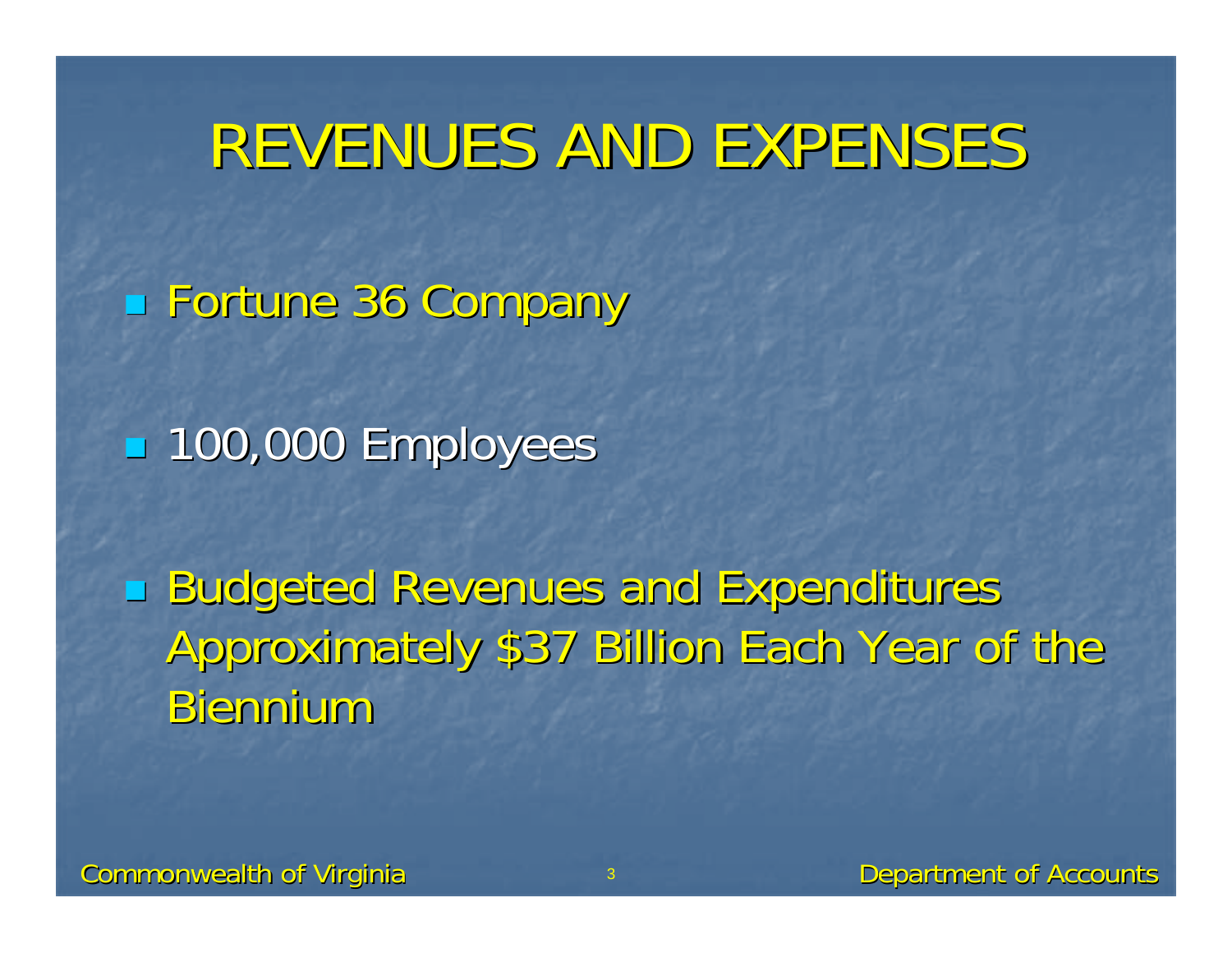#### DECENTRALIZED ACCOUNTING

230 Agencies 230 Agencies

**15 Major Four Year Colleges and** Universities

23 Community Colleges 23 Community Colleges

**22 Other Component Units**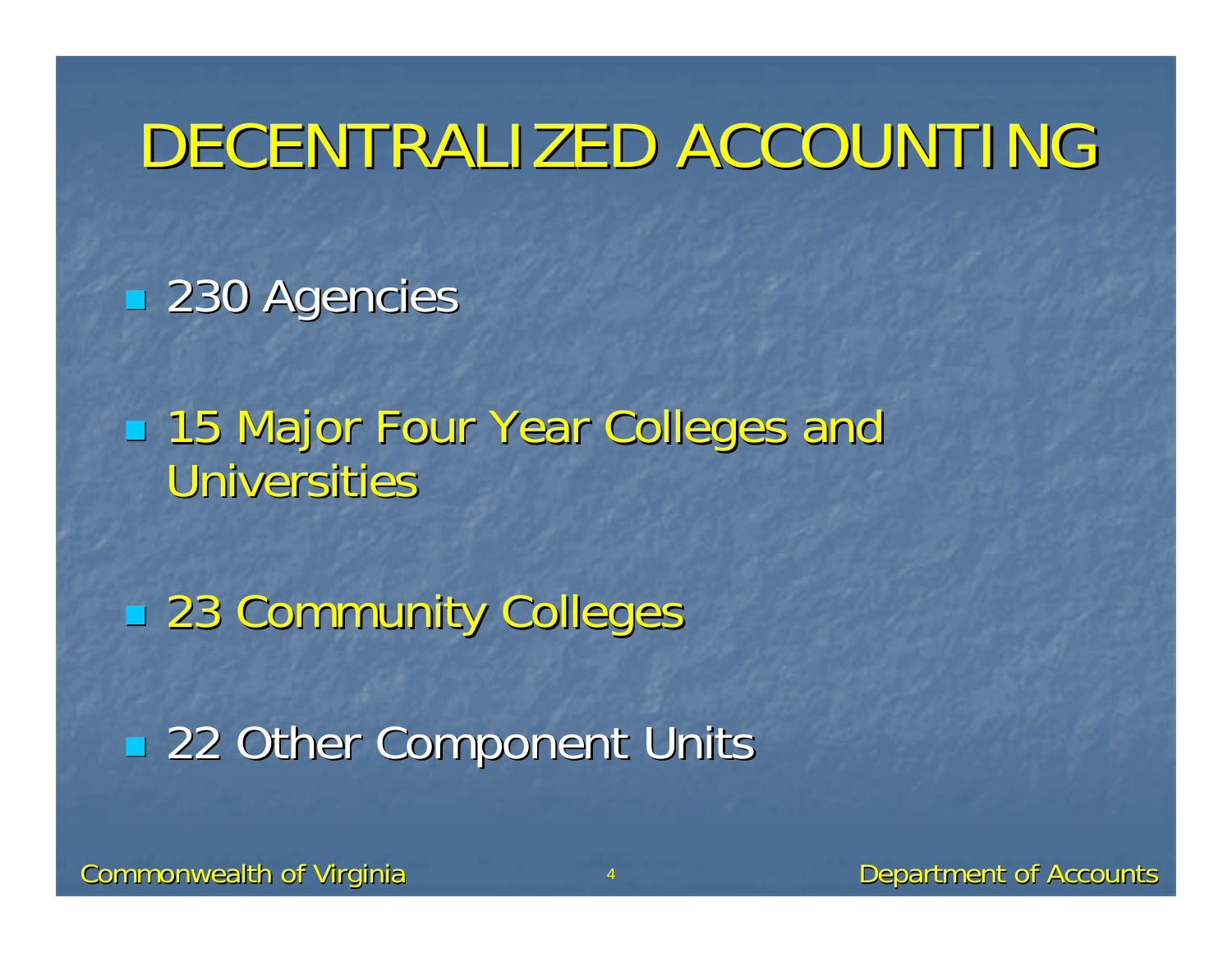#### DECENTRALIZED ACCOUNTING

Legacy System CARS 1978 **L** Cash Basis **Updated CARS II 1986 No Real Change L** Cobol Programming **EA Project**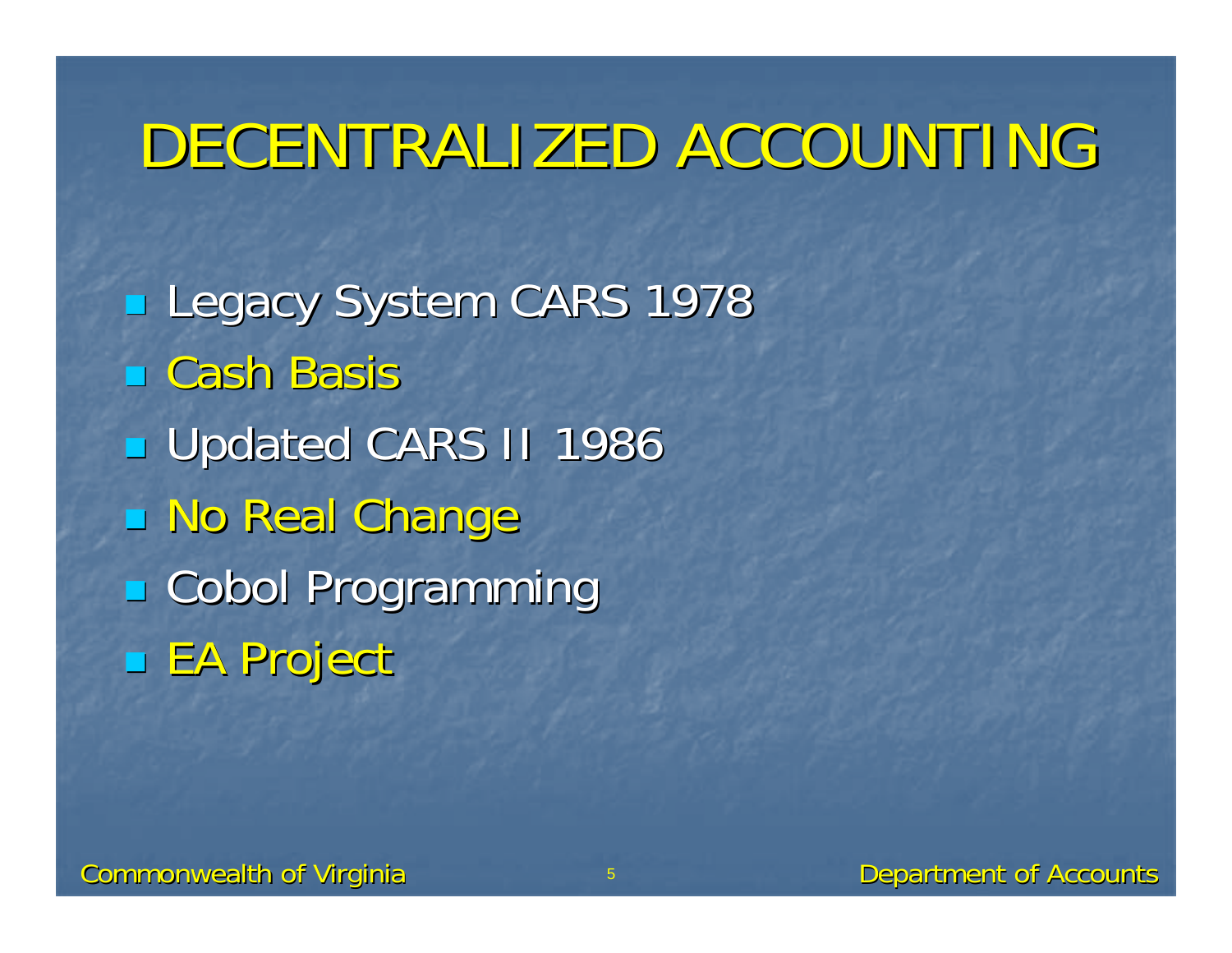#### CAFR REPORTING

**E** Comptroller Directives

 $\blacksquare$  Start With CARS

**E** Gather Modified Accruals and Full Accruals

**Nord and Excel**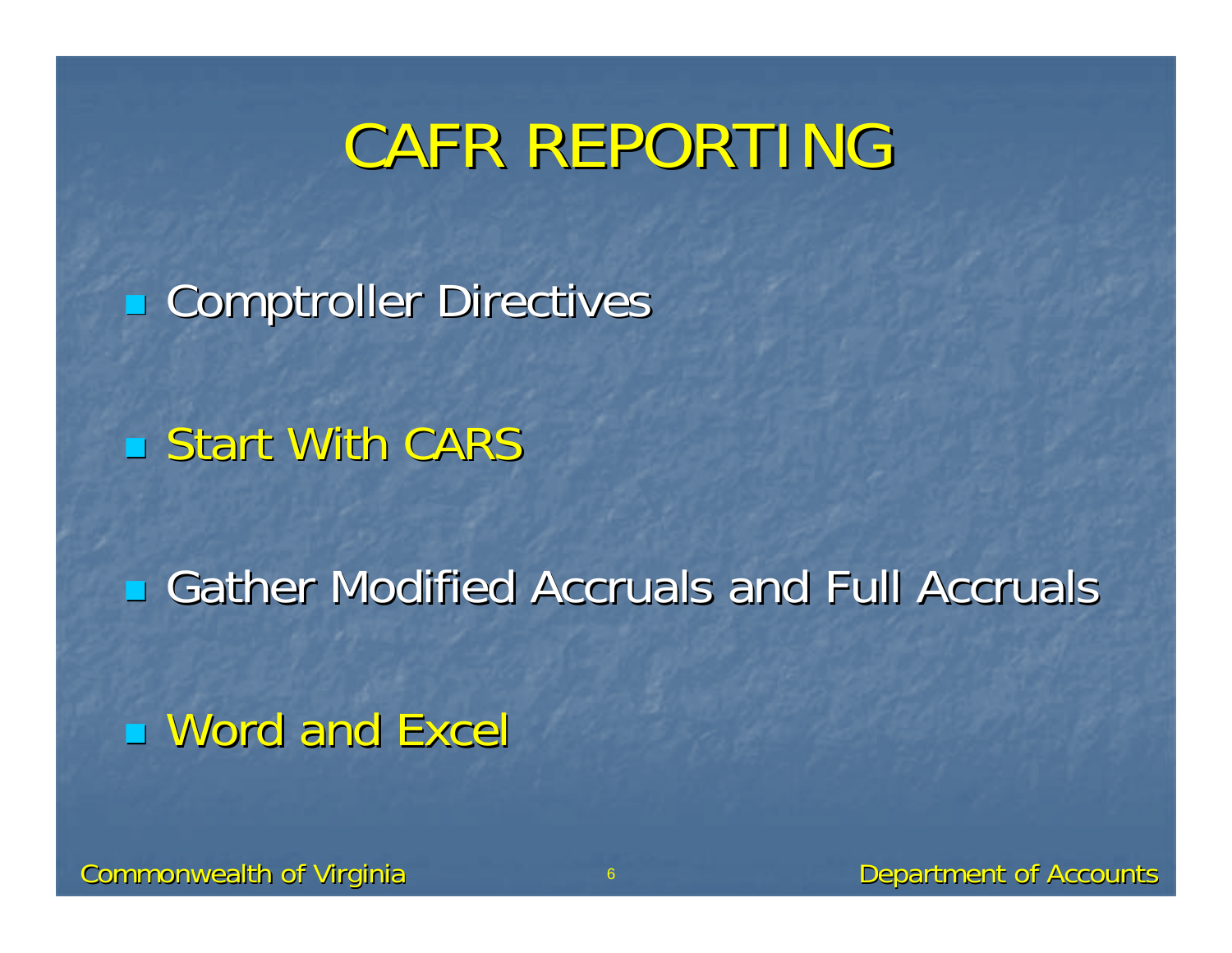#### BEST MANAGED STATE

**Triple A Triple Bond Rating** 

Unqualified Opinion Unqualified Opinion

**Excellence in Financial Certificate of Excellence in Financial** Reporting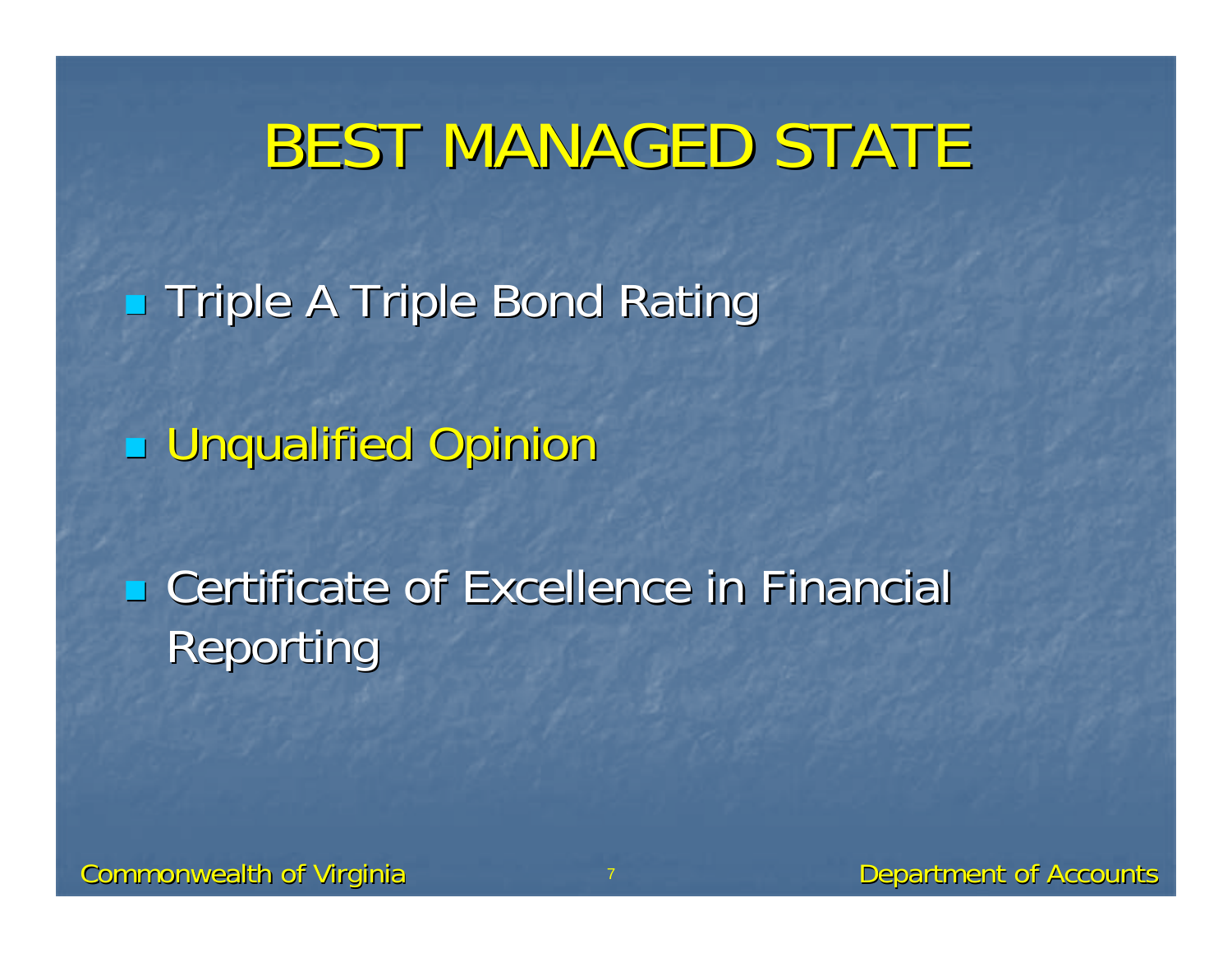VIRGINIA COMPTROLLER RESPONSIBILITIES RESPONSIBILITIES

■ Code of Virginia §§ 2.2-800 and 2.2-803

L COMPTROLLER RESPONSIBLE FOR ACCOUNTING AND FINANCIAL REPORTING STATEWIDE

**Examptroller Is Responsible For Internal Control Statewide**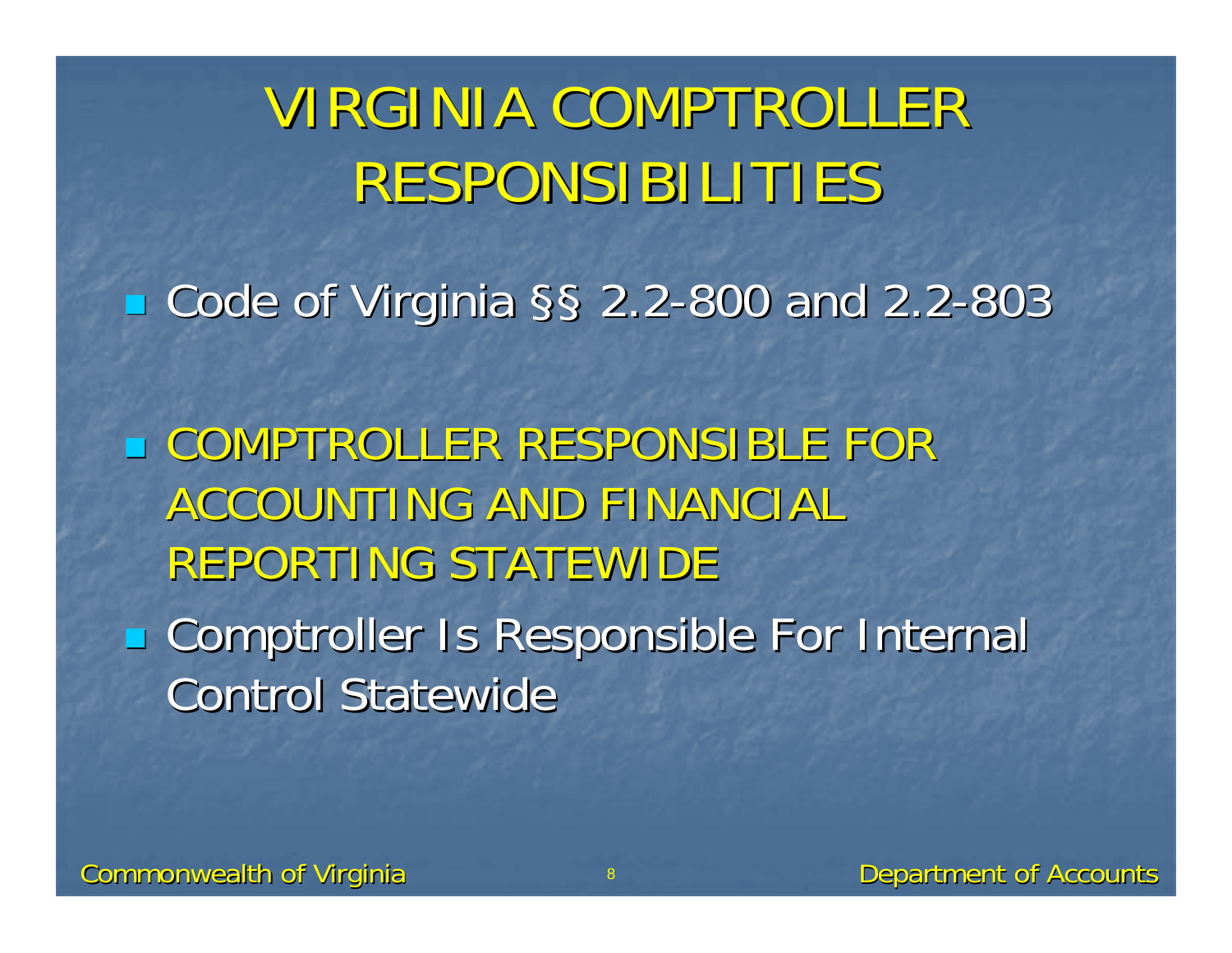Agency Risk Management and Internal Control Standards

# **The Sarbanes The Sarbanes -Oxley Act Oxley Act**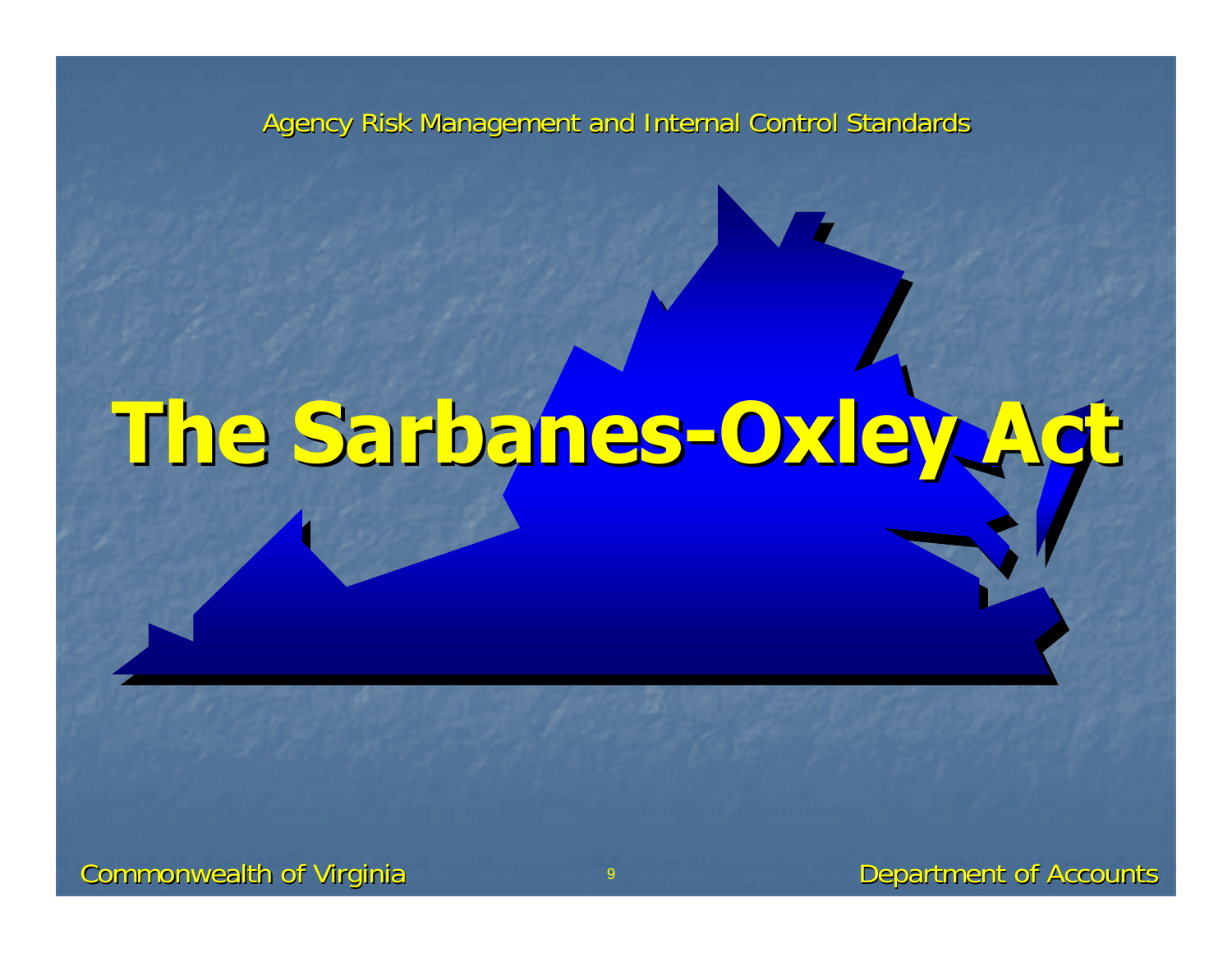#### What is SOX?

"An act to protect An act to protect investors by improving the accuracy and reliability of corporate disclosures required by securities laws, and for other purposes."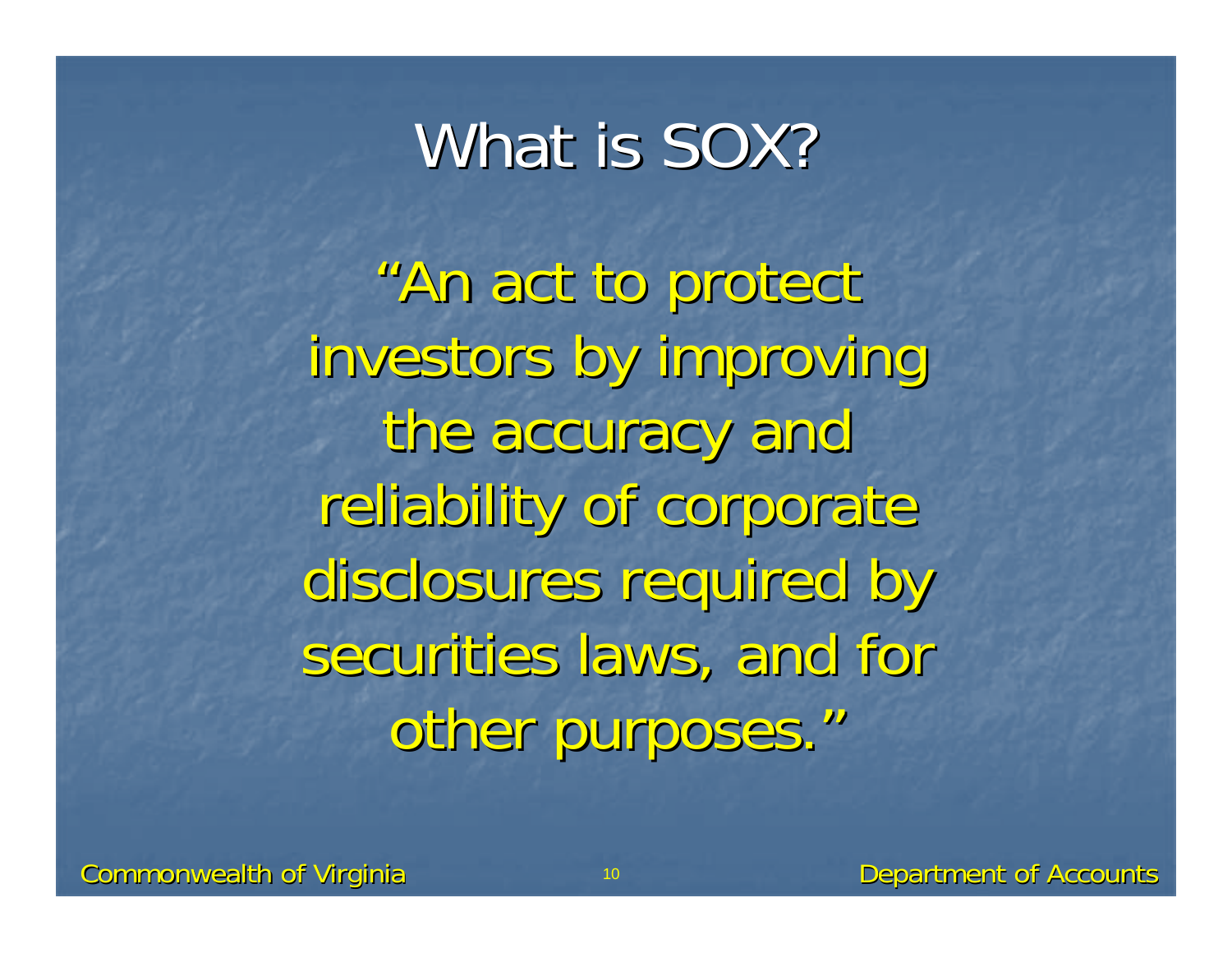# Why SOX? Scandals, including:

- **WorldCom** Bernie Ebbers (CEO, 63), 25 years prison – \$11 billion lost
- $\mathbb{R}^2$ Dynegy – Jamie Olis (VP Finance, CPA, attorney, 38),<br>24+ years prison – \$105 million lost by 13,000 members<br>in UC Retirement Plan alone in UC Retirement Plan alone
- $\mathbb{R}^2$ **Adelphia** – John Rigas (founder, 80) 15 years prison,<br>Timothy Rigas (CFO, 48) 20 years – \$100 million stolen
- L. Tyco – Dennis Kozlowski (CEO, 58) and Mark Swartz<br>(CFO, 44) convicted – 8-1/3 to 25 years prison – pair<br>must pay \$134 million in restitution, \$105 million in fines – "looted" Tyco for \$547 million (NY state courts)
- $\mathbb{R}^2$ **Enron** – Ken Lay (CEO, 63) Ken Lay (CEO, 63) – 4,000 lost jobs & 4,000 lost jobs & pensions, creditors lost \$65 billion pensions, creditors lost \$65 billion – trial set for January trial set for January 2006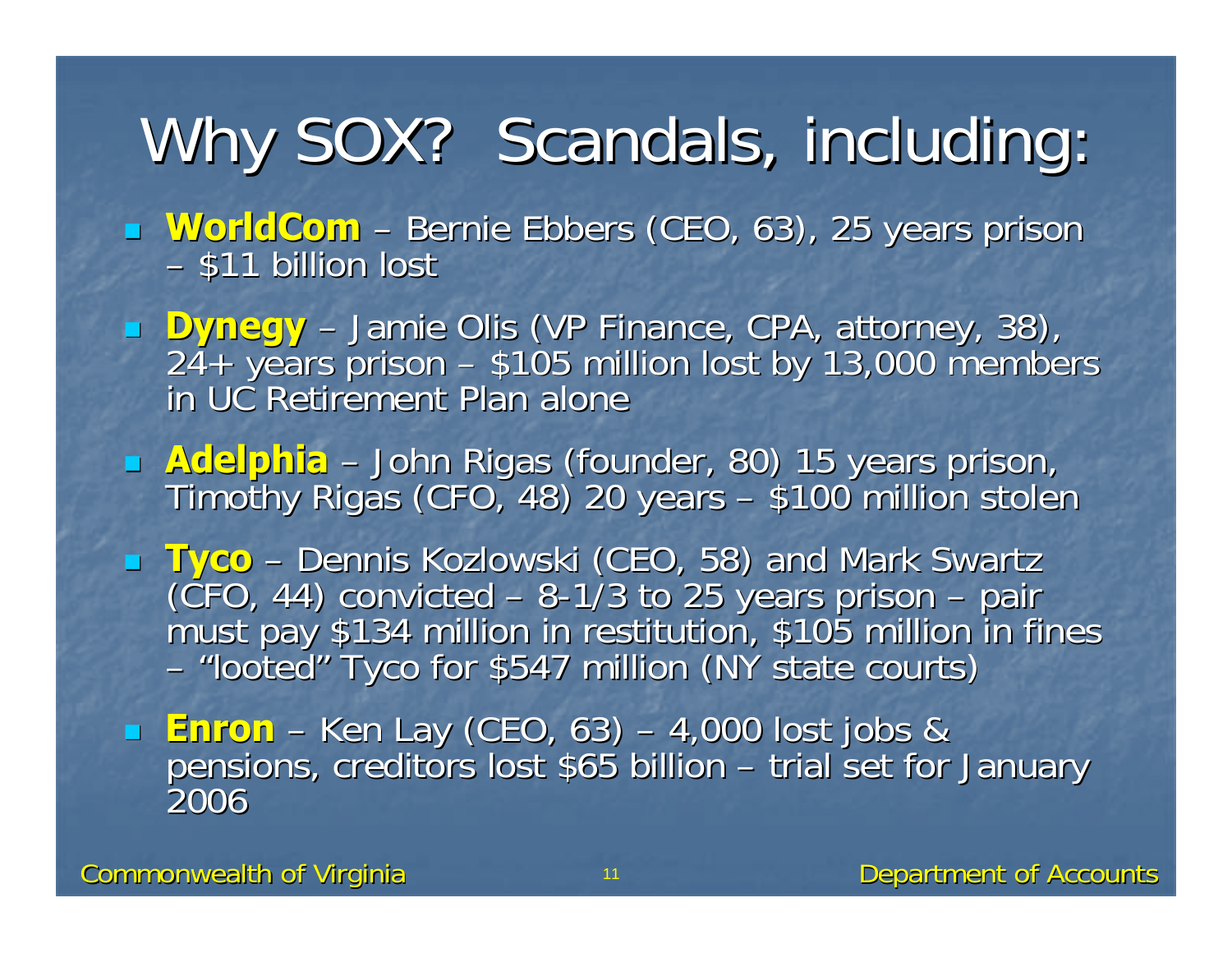#### Scandals? So what?

Like hundreds of pension funds throughout the country, VRS has suffered losses from investments in Enron and WorldCom ... VRS provides benefits to more than 104,000 retirees and has 310,000 104,000 retirees and has 310,000 active members.

Virginian-Pilot (August 22, 2002)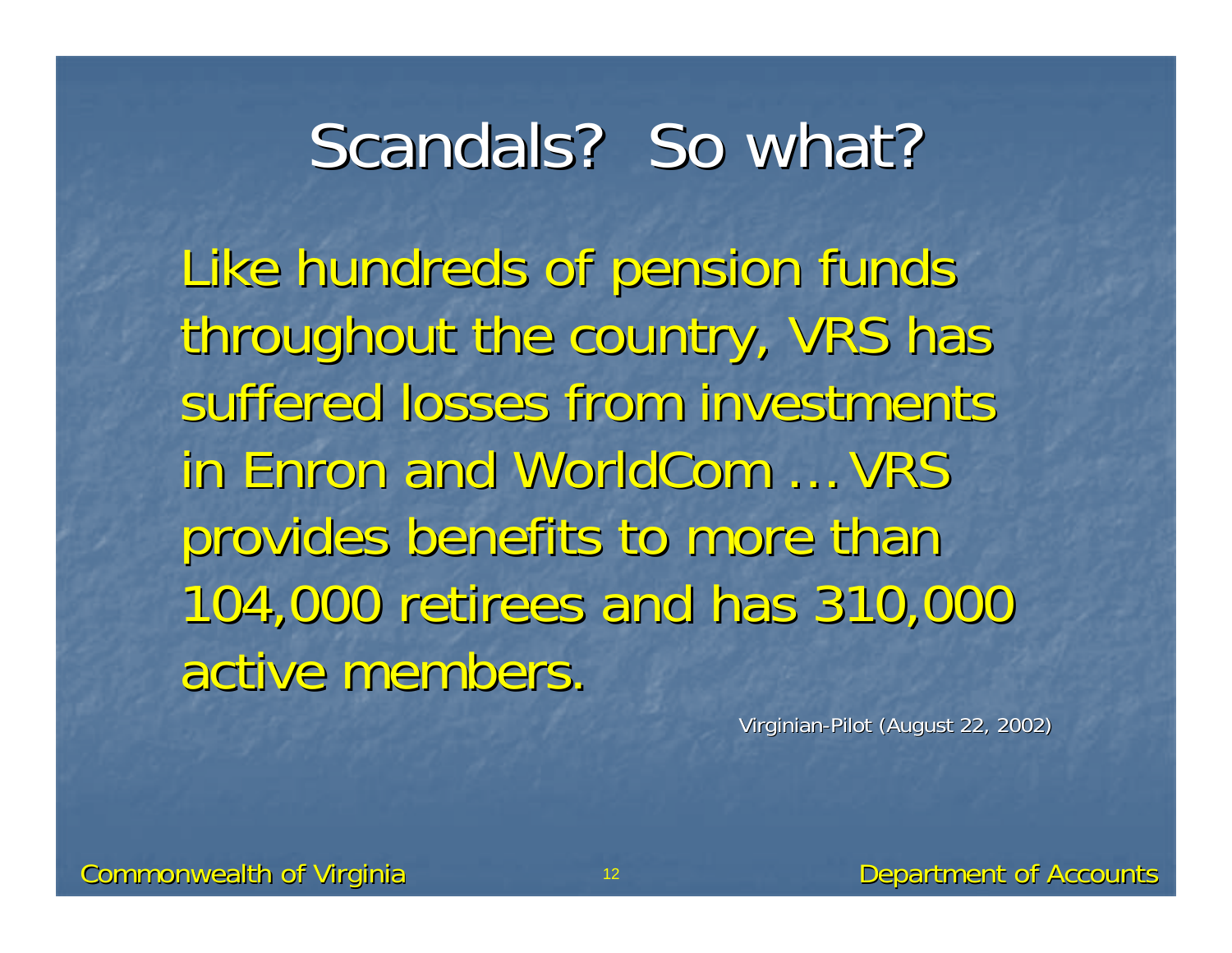# VRS losses? **WorldCom WorldCom <sup>≈</sup> \$50 million \$50 million**. **Enron <sup>≈</sup> \$60 million \$60 million**. "Those losses represent only a sliver of the billions in value erased from VRS by the two-year decline in the stock market."

Jeff Shapiro, Richmond Times-Dispatch (July 3, 2002)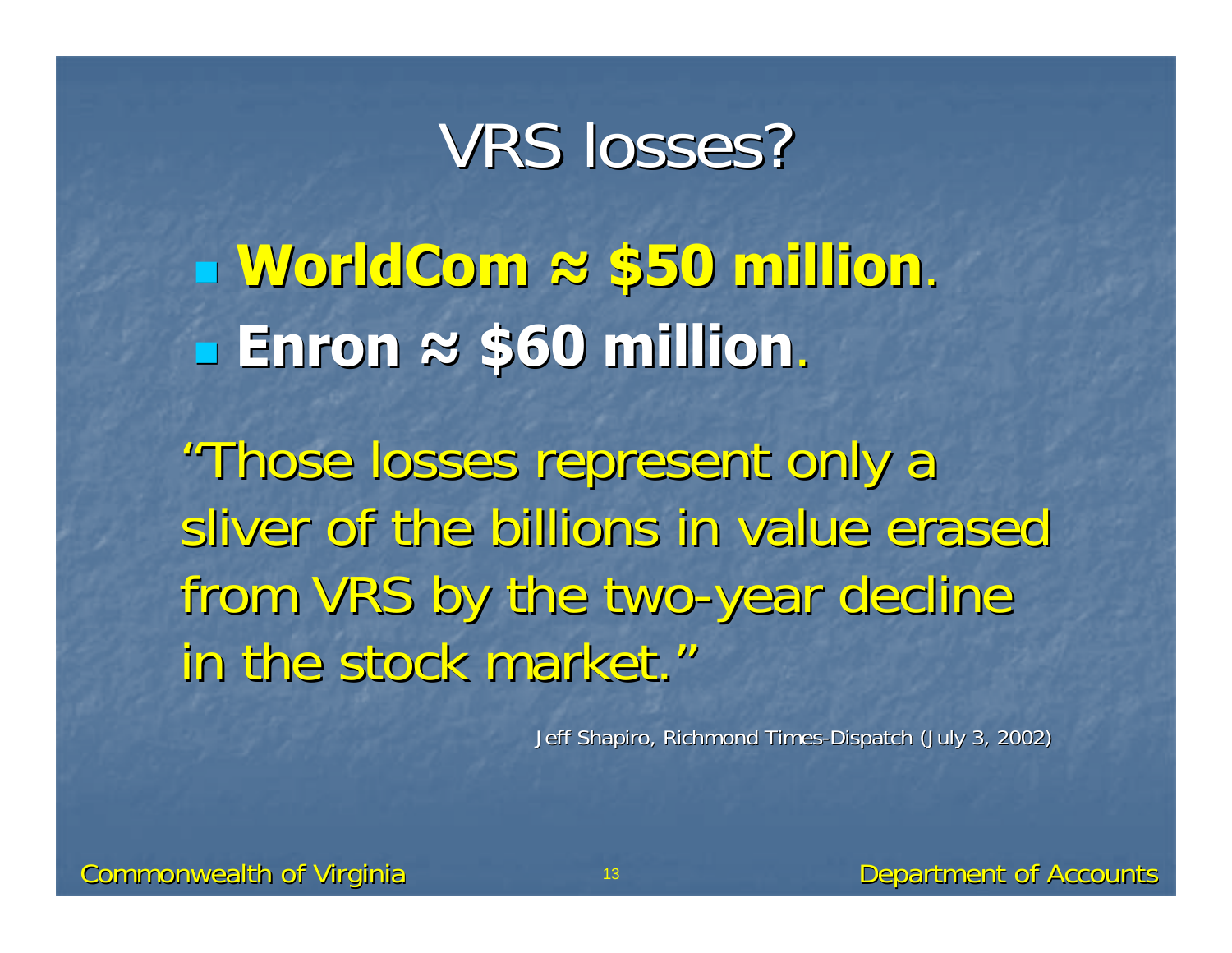# Does SOX Apply to States?

#### $\blacksquare$  Not yet.

**Example Circular A-123 was revised Dec 2004 to 123 was revised Dec 2004 to 123** mandate SOX-like standards for Federal agencies. agencies.

**The Federal government is expected to** apply A-123 to states in the future.

**SOX and ARMICS address parallel issues,** and both stem from COSO standards.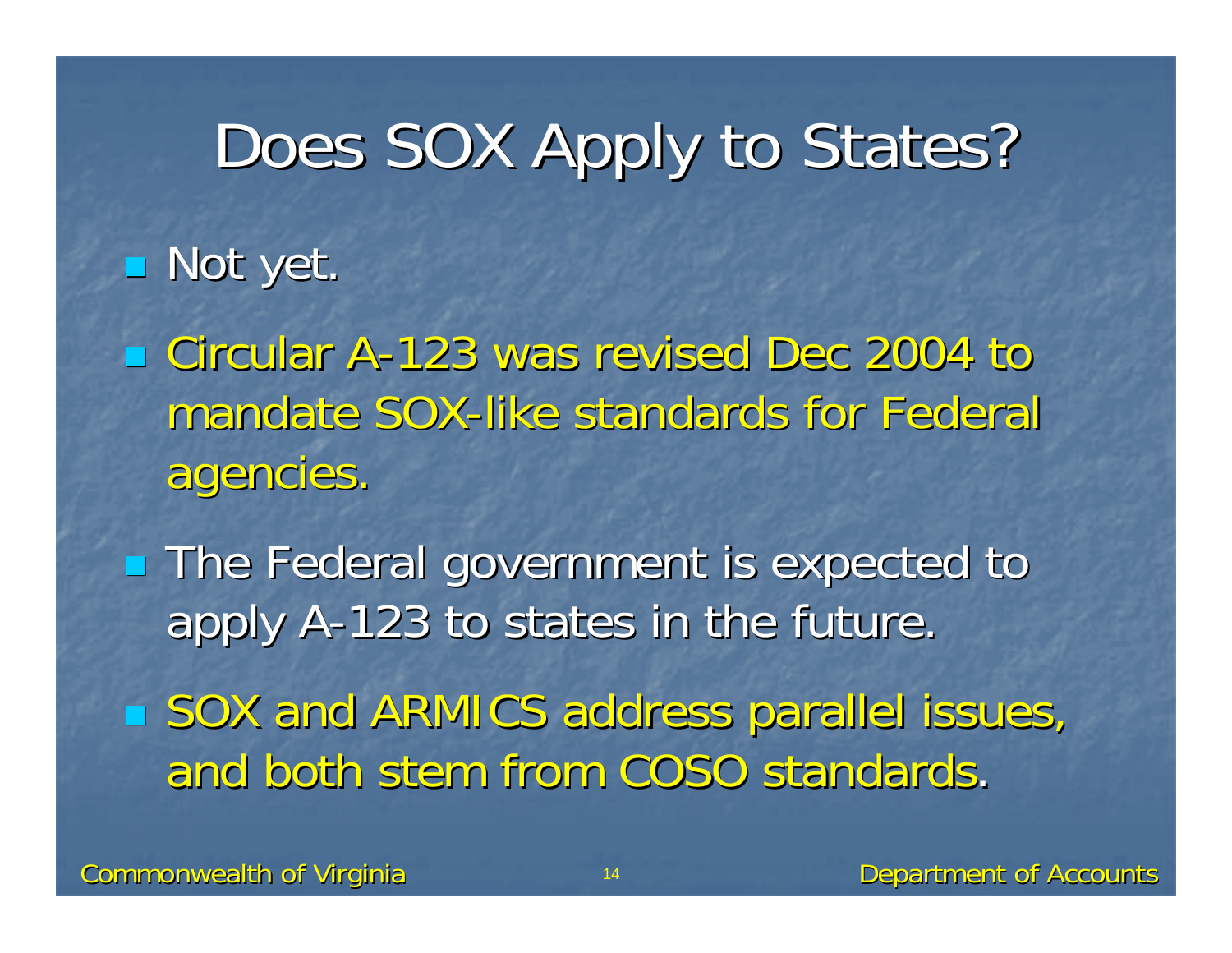# A-123 Federal Requirements

- **Federal Managers must take systematic and Federal Managers must take systematic and** proactive Measures to:
- $\blacksquare$ Implement Cost Effective I/C
- $\overline{\mathcal{L}}$ **E** Assess Adequacy of I/C In Programs and **Operations**
- **Separately Assess & Document I/C Over Gottle Financial Reporting**
- p. **IDENTIFY Improvements, Take Corrective Action & Identify Improvements, Take Corrective Action &** Report Annually on I/C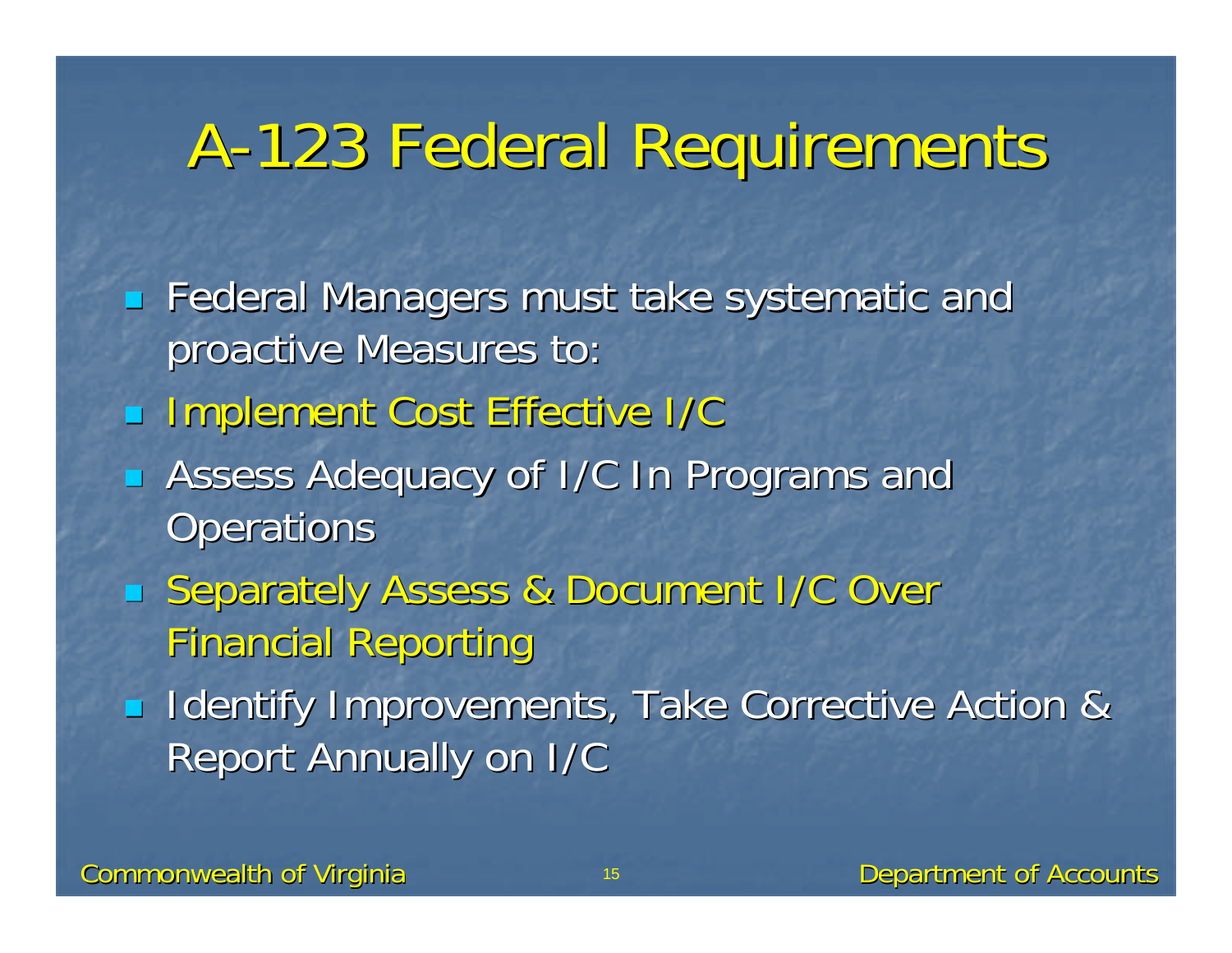#### NEW SAS

**NEW GROUP OF SAS 102 THRU 112**  $\blacksquare$  SAS 112 **AUDITOR REQUIREMENTS U MATERIAL WEAKNESSES IN IC AUDIT OPINION BOND RATING**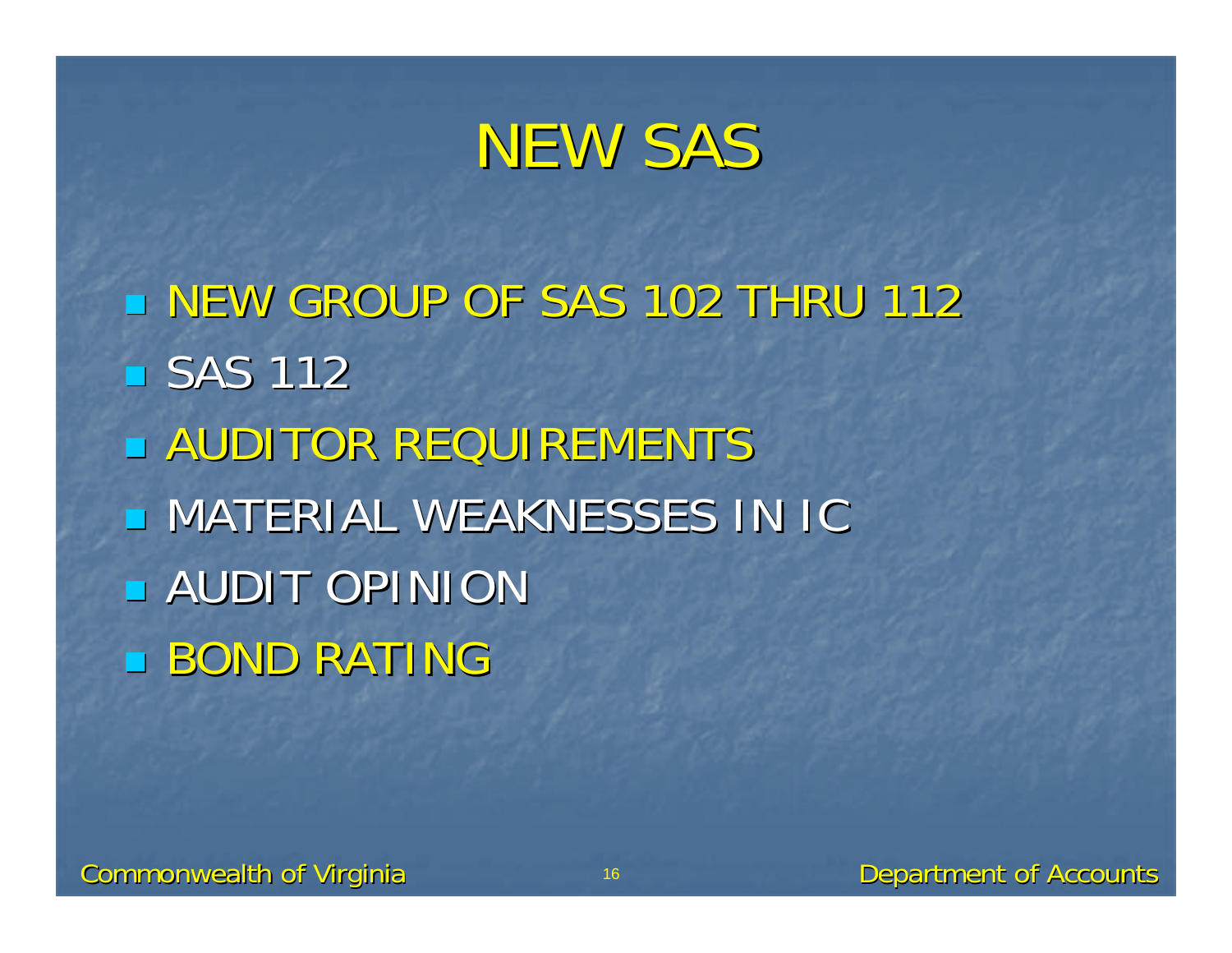#### SUMMARY SO FAR

**Rantiquated General Ledger System** Loss of Accounting Staff Within State Agencies **New Suite of SAS**  More Emphasis On Internal Control More Emphasis On Internal Control **u** Valuable Reputation To Protect **Bullet Storm Perfect Storm**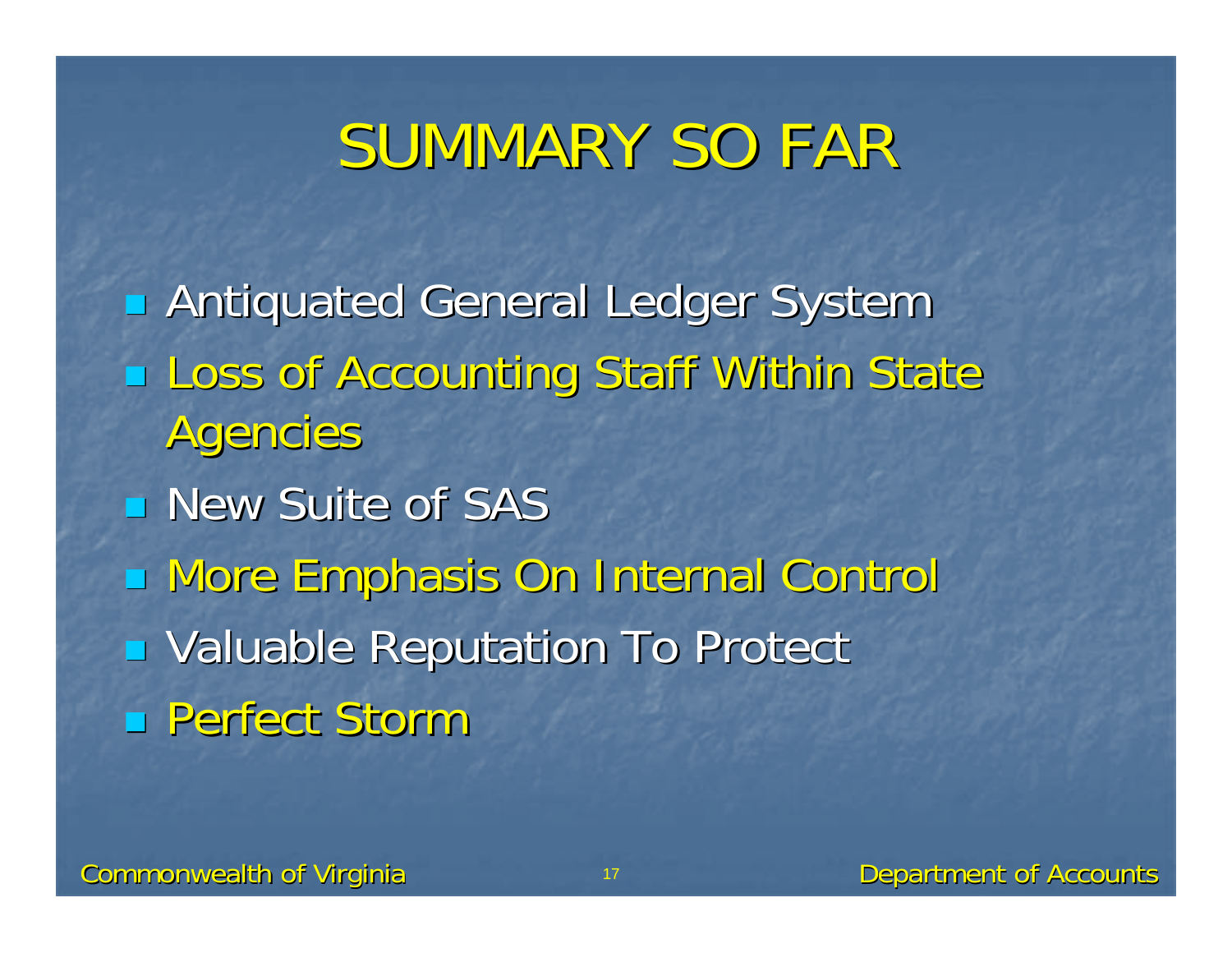**122 Page Document** 

**E** Comptroller's Directive

**Force of Law** 

Based on the 1992 COSO Standards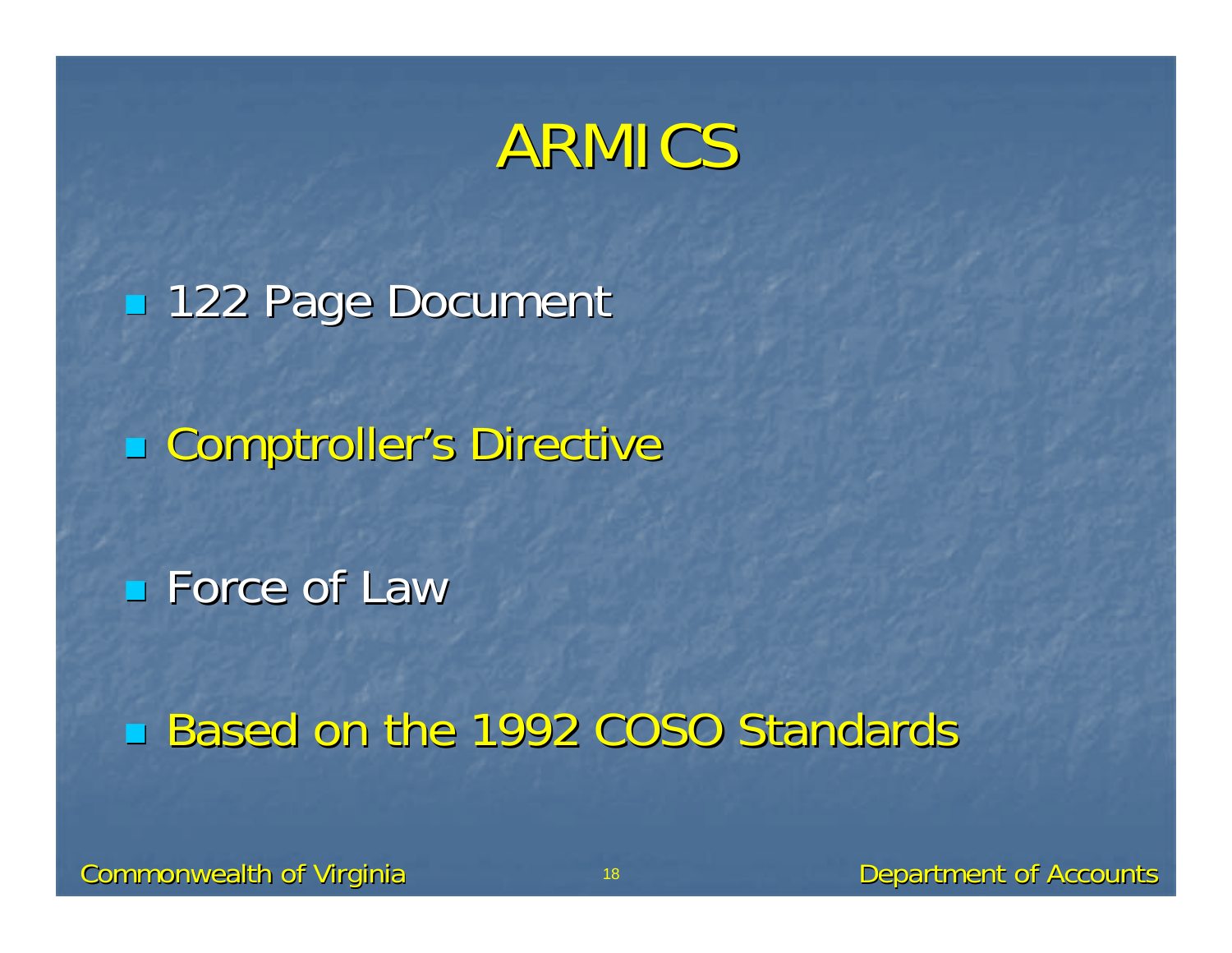# MODEL SIMPLER

**Simpler model to implement (stepping** stone to ERM) Based on COSO 1992 Internal Control Integrated Framework Integrated Framework **Based on the internal control model with** some risk management concepts retained **Such as "tone at the top" Governs fiscal activities only**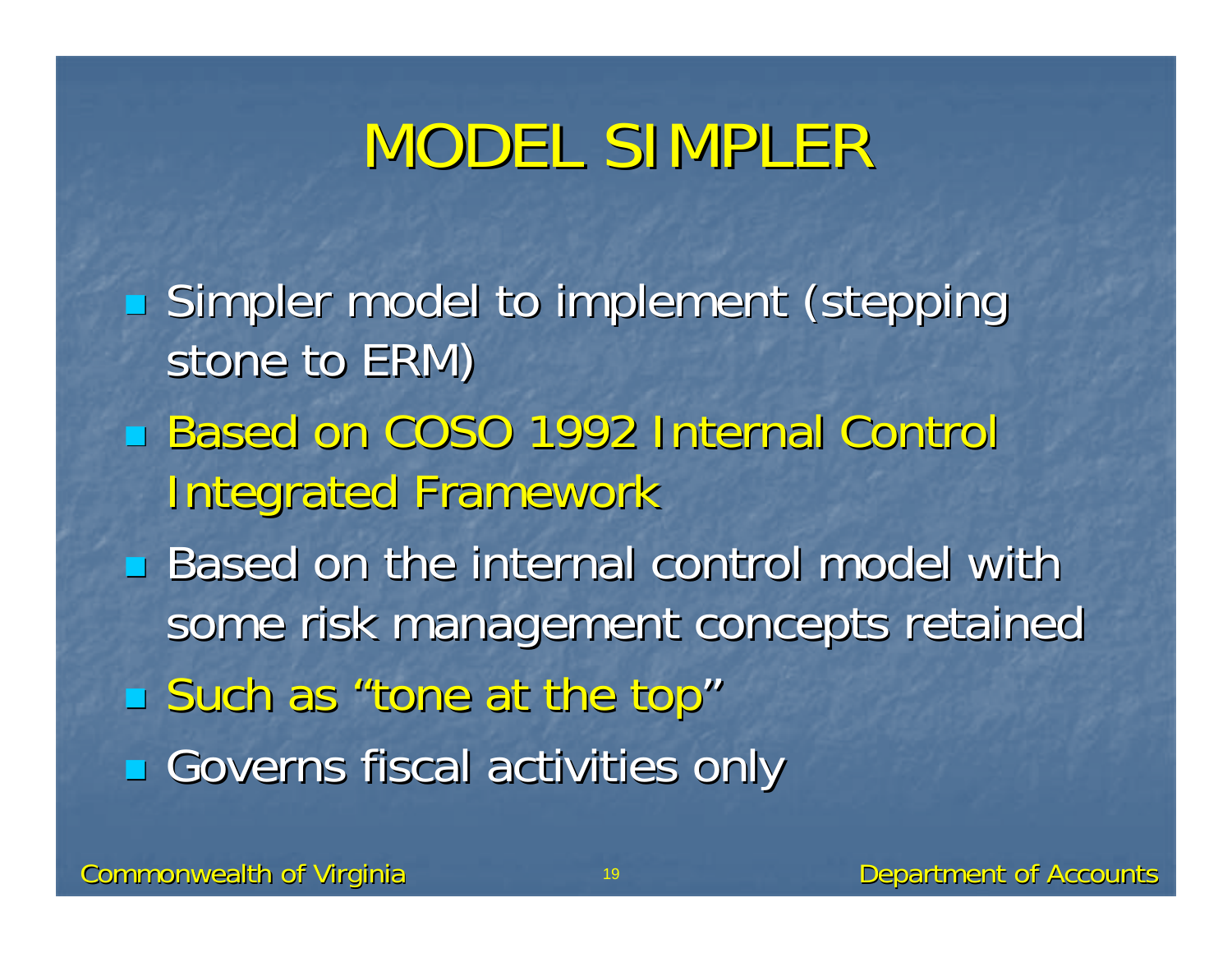### What is COSO?

#### **Committee Of Sponsoring Organizations of** the Treadway Commission (formed in 1985)









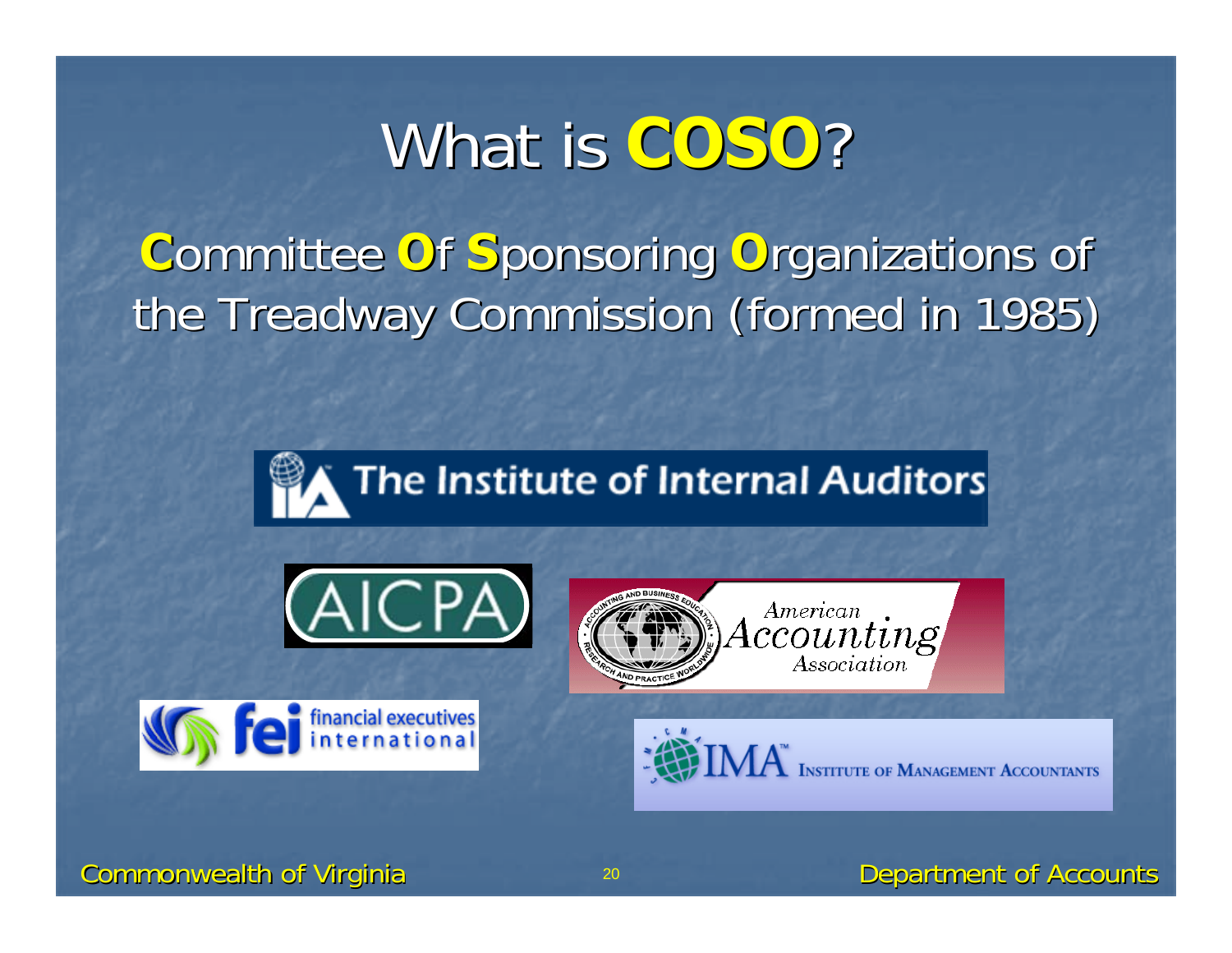# COSO Defines Internal Control COSO Defines Internal Control

"Internal control is a process, effected by an entity's board of directors, management and other personnel, designed to provide reasonable assurance regarding the achievement of objectives in the following achievement of objectives in the following categories:

**Service Service**  Effective and efficient operations Effective and efficient operations **E** Reliable financial reporting **E** Compliance with laws and regulations"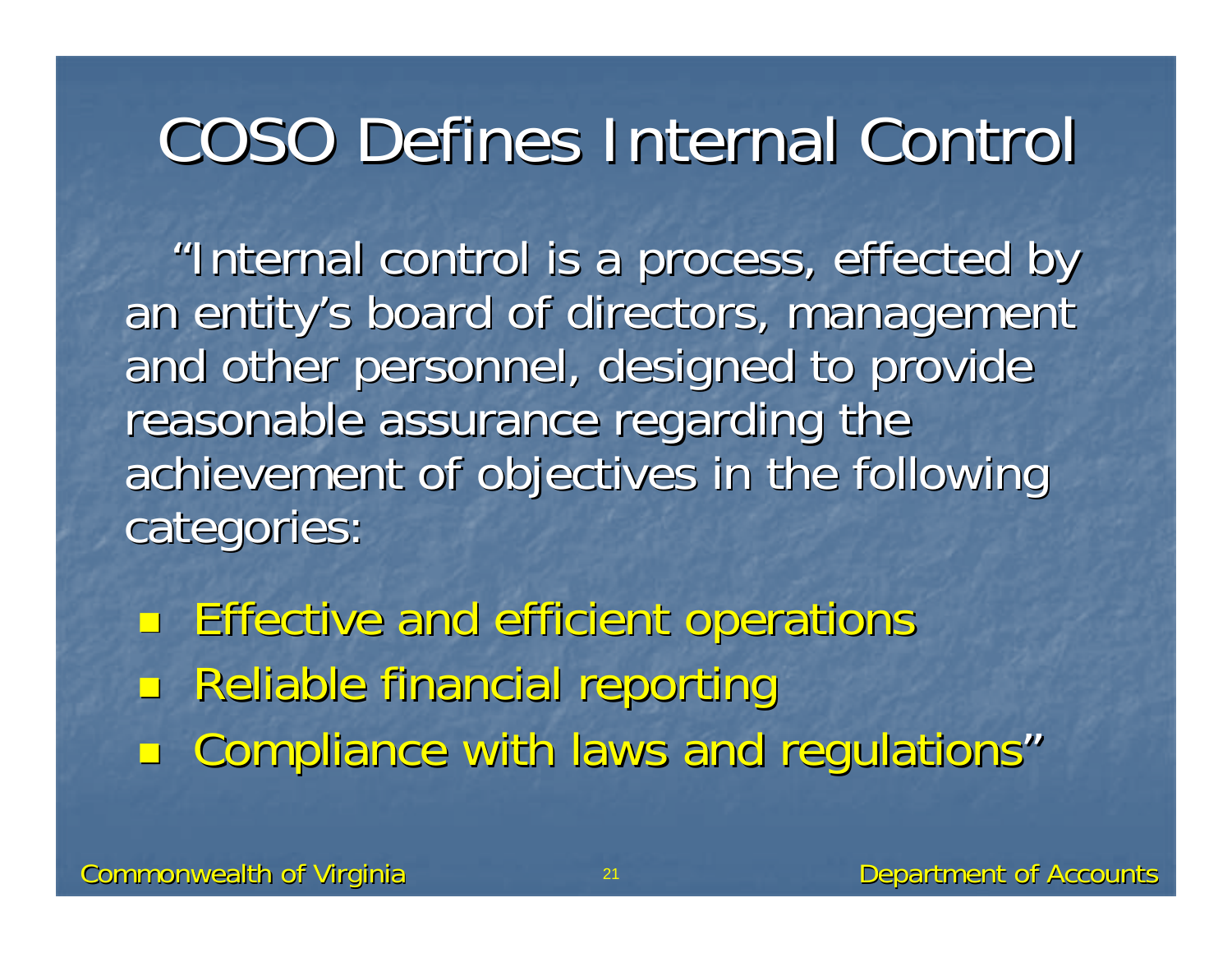# Responsibility for Internal Control? Responsibility for Internal Control?

**Governing Boards Executive Management (Agency Heads) Senior and Line Management (including Grades** CFOs and Fiscal Officers) **Supervisors and Staff Supervisors** and Staff **EVERYONE EVERYONE IS RESPONSIBLE! IS RESPONSIBLE!**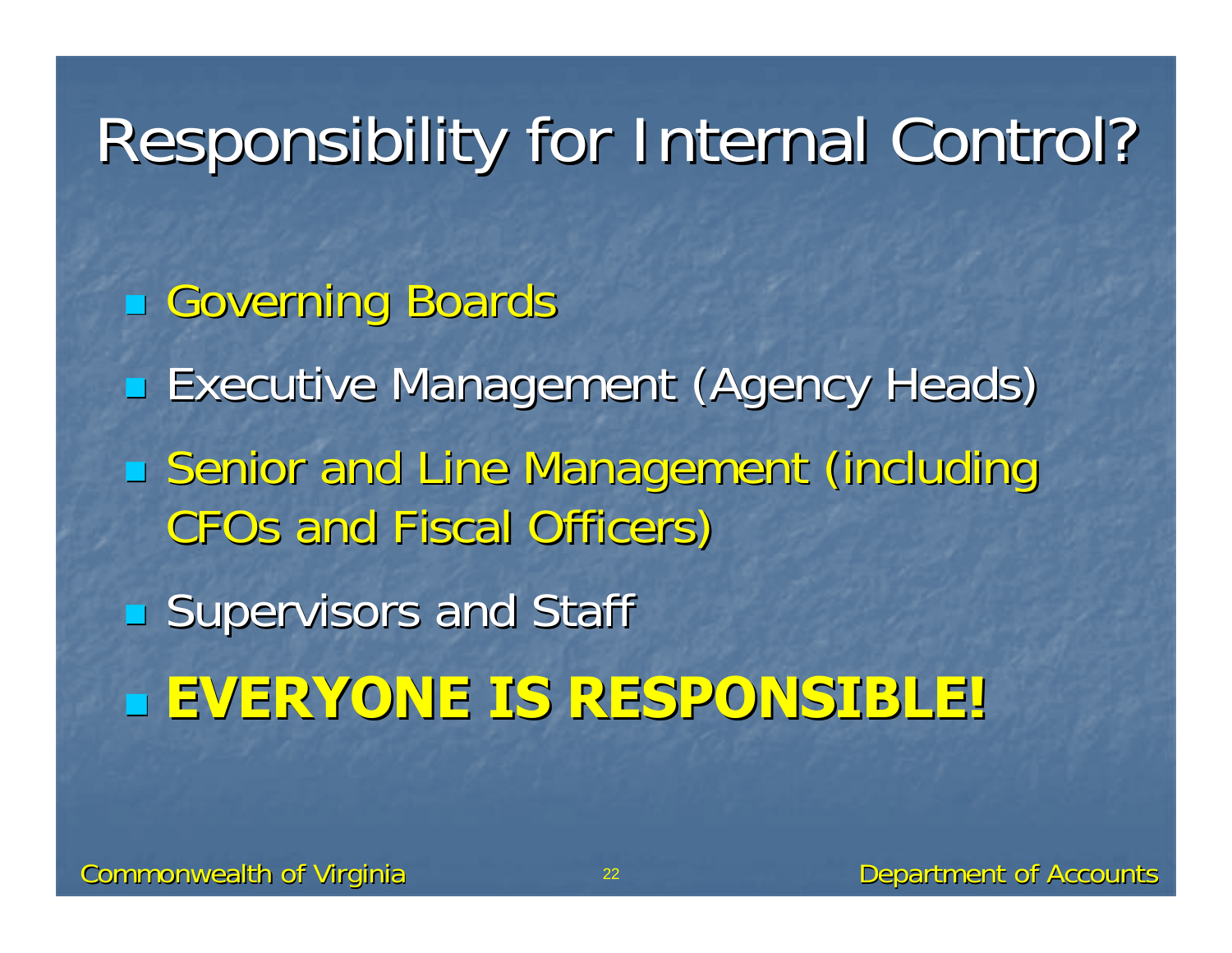# ARMICS INTERNAL CONTROL ARMICS INTERNAL CONTROL DEFINITION

**Demography Process Led by Agency Head To Agency Read To** Design and Provide Reasonable Assurance that these types of Objectives Will Be Achieved:

**Effective and Efficient Operations Reliable Financial Reporting E Compliance With Laws and Regulations Externardship and Safeguarding of Assets**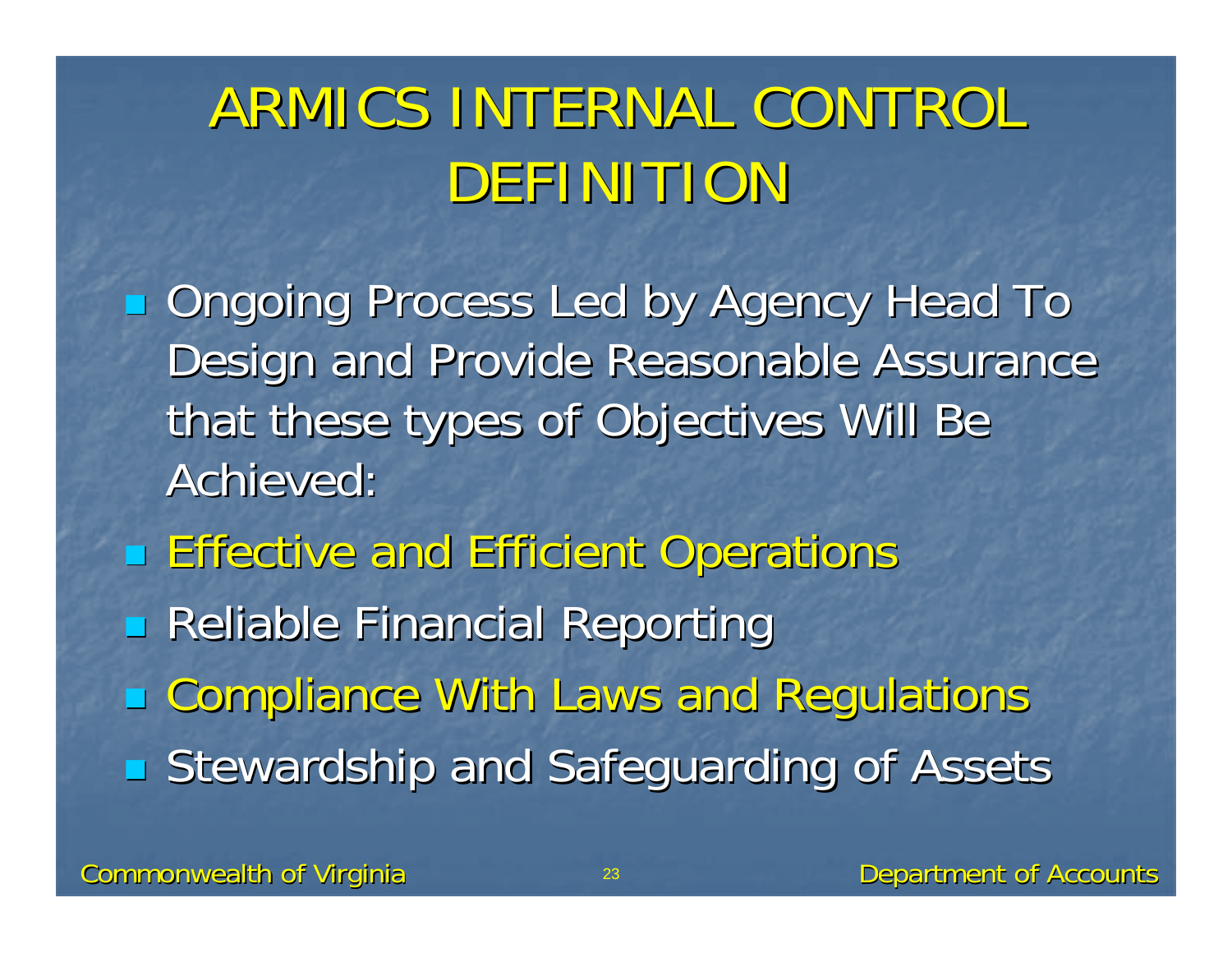

Commonwealth of Virginia Commonwealth of Virginia <sup>24</sup> Department of Accounts Department of Accounts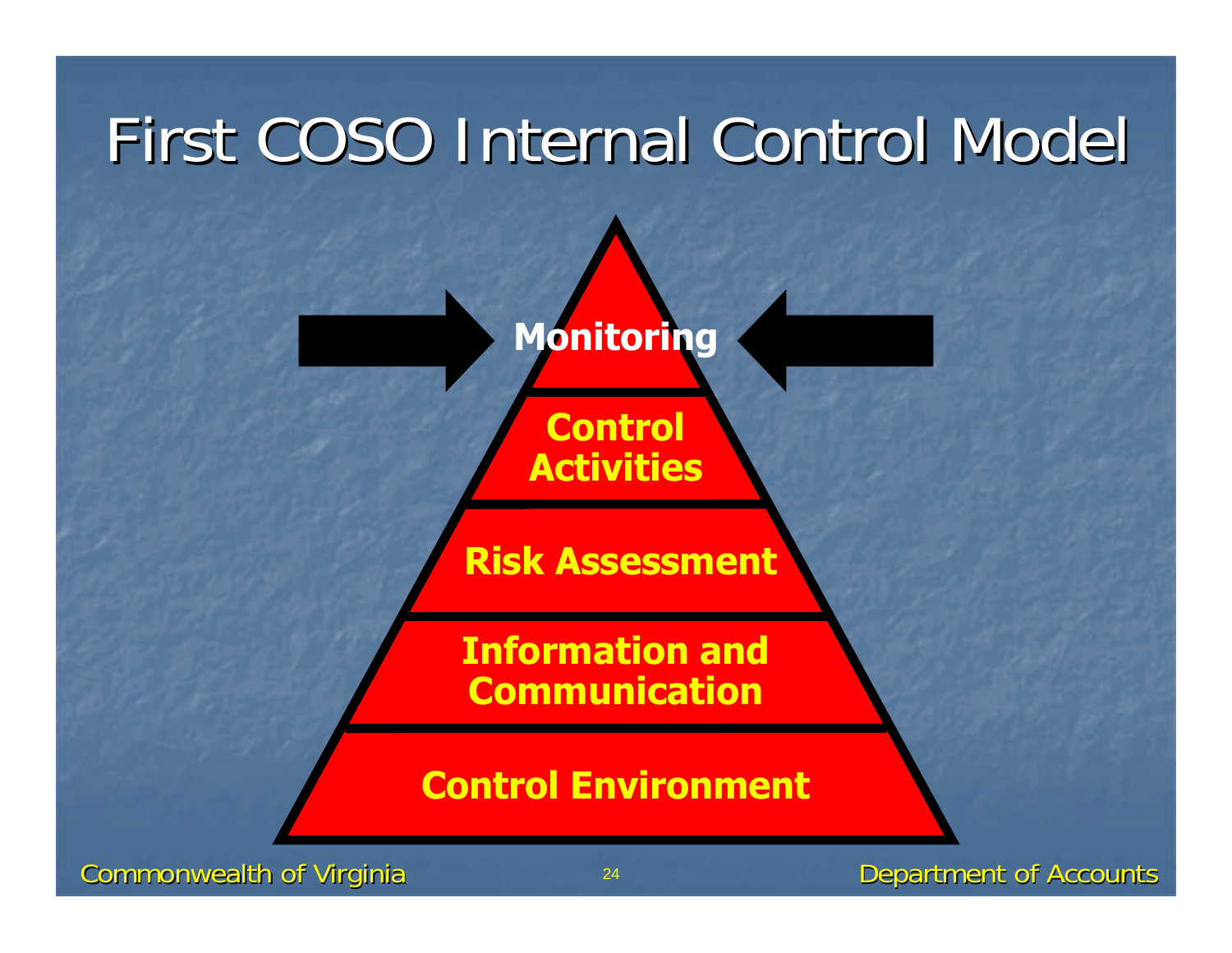## Control Environment

The foundation on which everything rests: **The "tone" of the agency B** Management's philosophy **Integrity and ethics E** Commitment to competence **E** Accountability **Policies and procedures**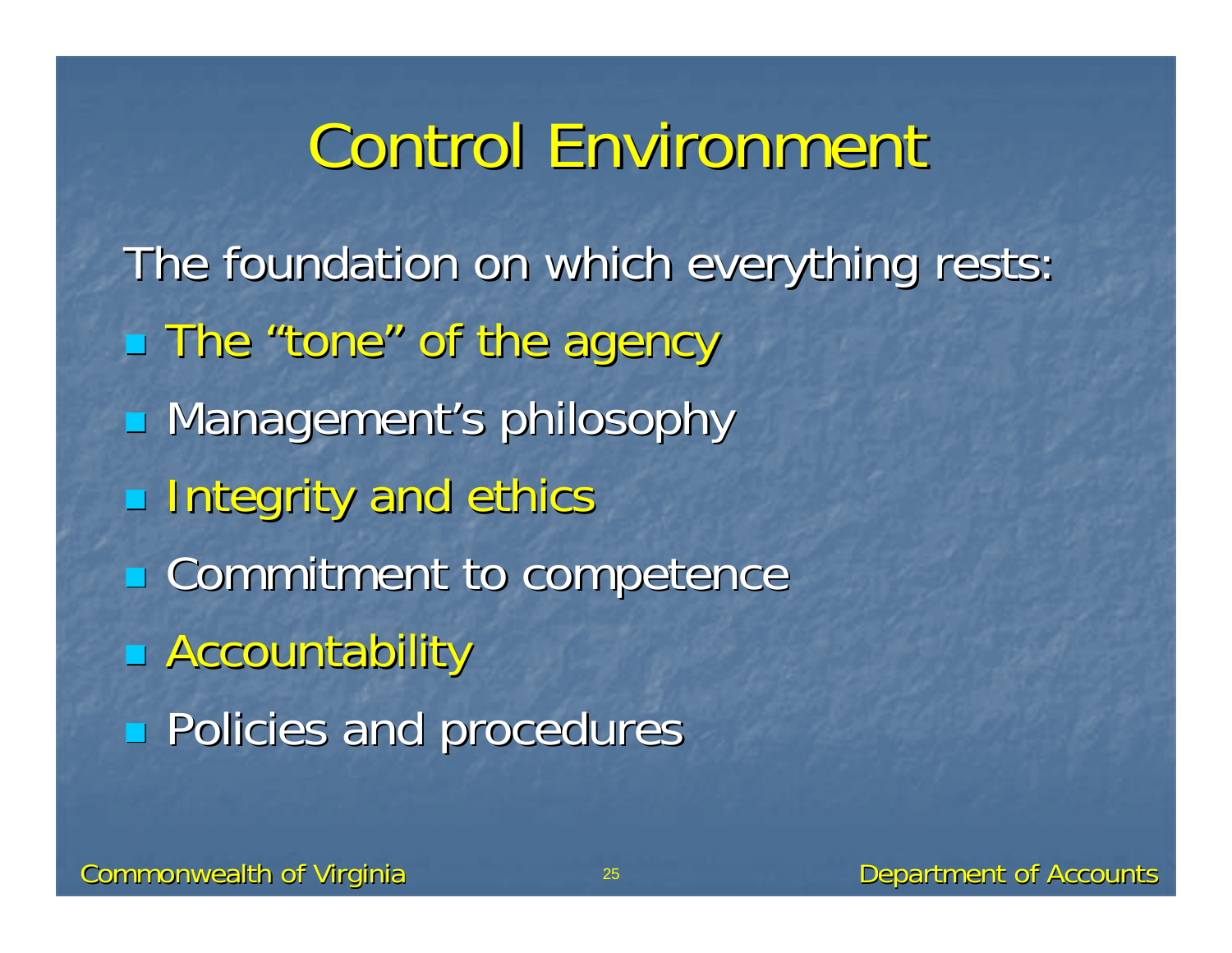Basis For ARMICS Covered In Pages 3-7 of the Document

**Background** 

**U** Vision Statement

**Long-Term Objective**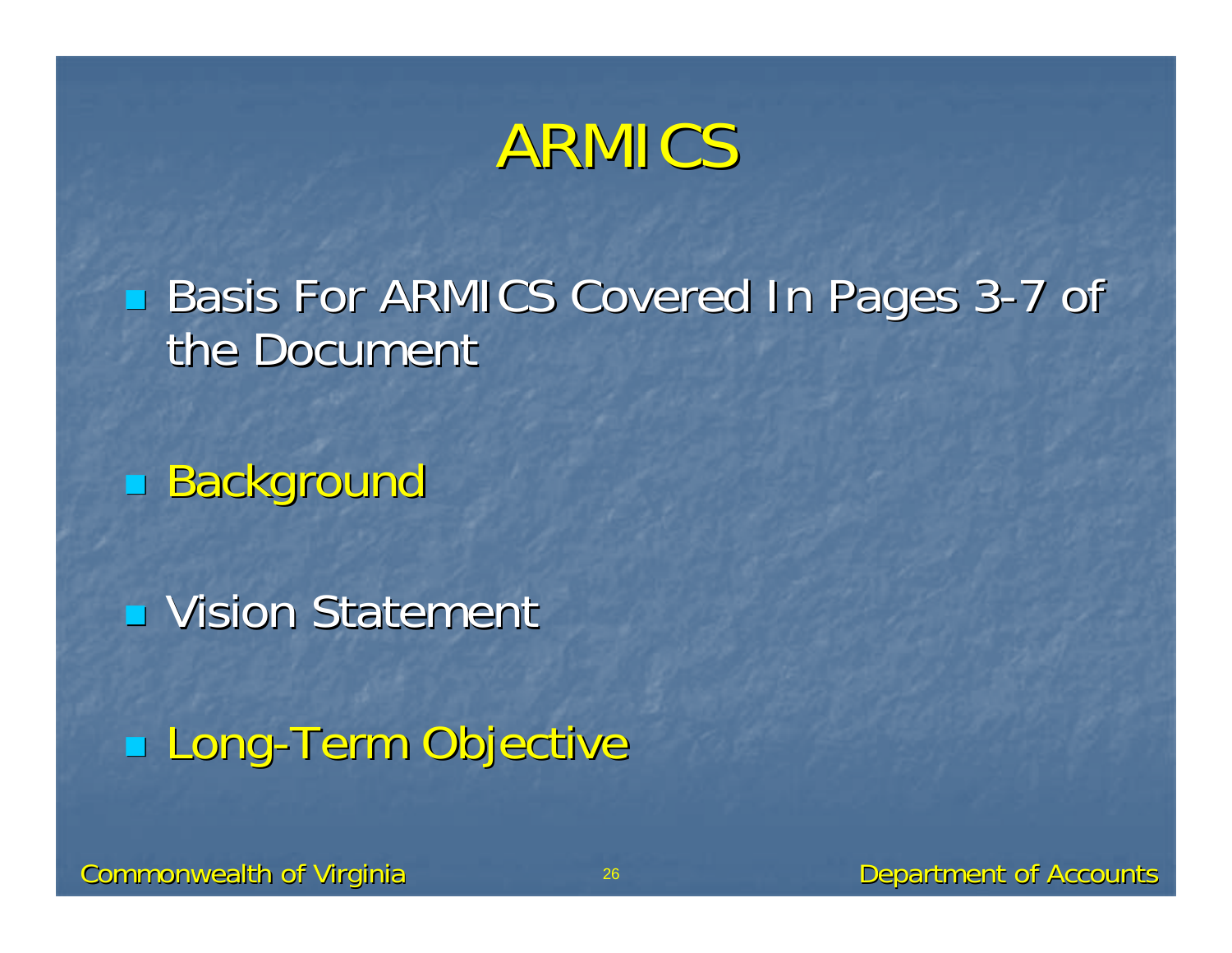**Internal Control Basics Covered in Pages** 8-12**Glossary Of Terms**  $\blacksquare$  Best Practices **E** Control Activities **Example 20 Feature Control Environment and Risk Assessment**  Information and Communication Information and Communication $\blacksquare$  Monitoring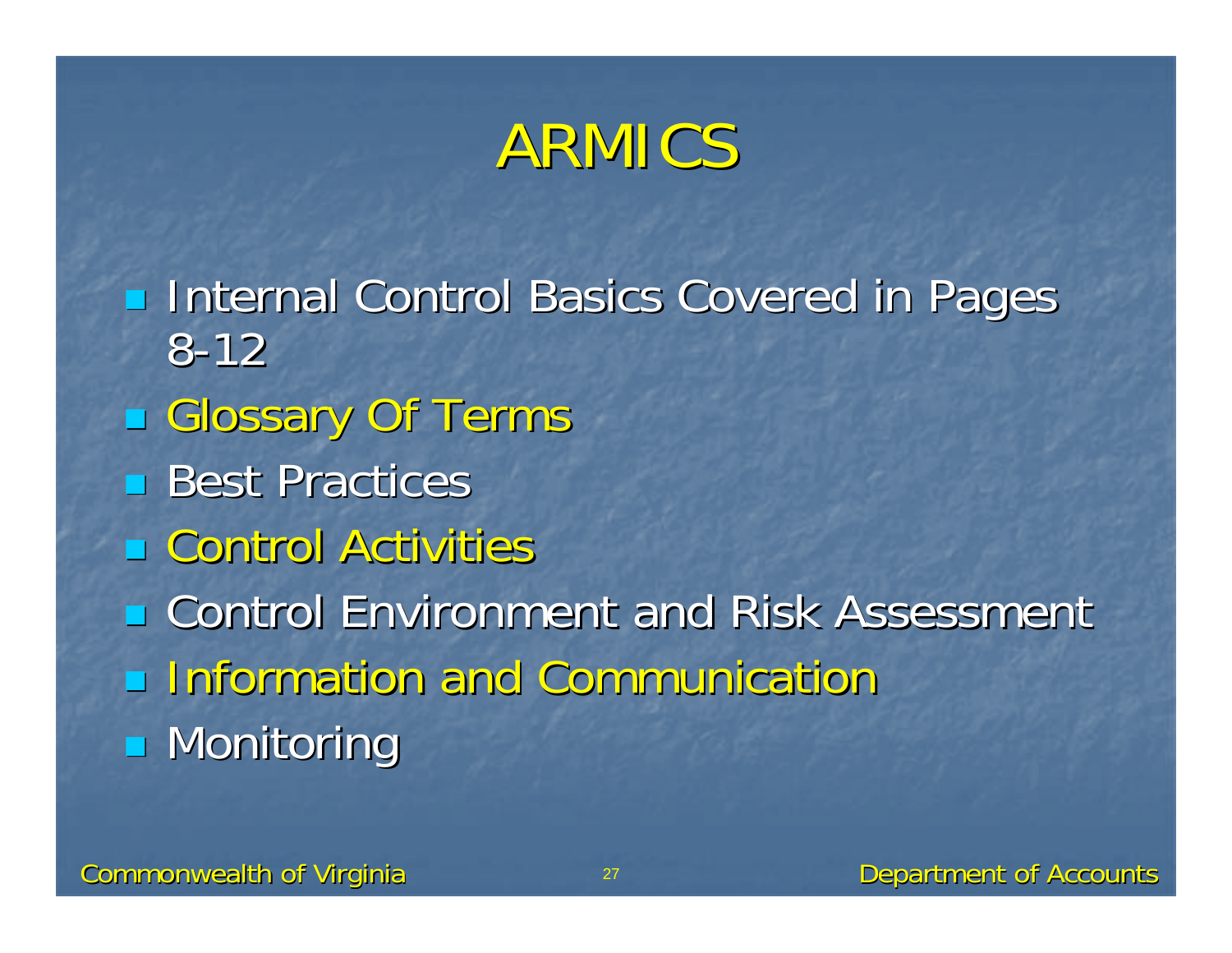Pages 13-35 Address the Heart of the "ARMICS Standards" Control Environment is extremely Important Control Environment is extremely Important and has major impact –positive or negative on internal Control negative on internal Control Top management Attitude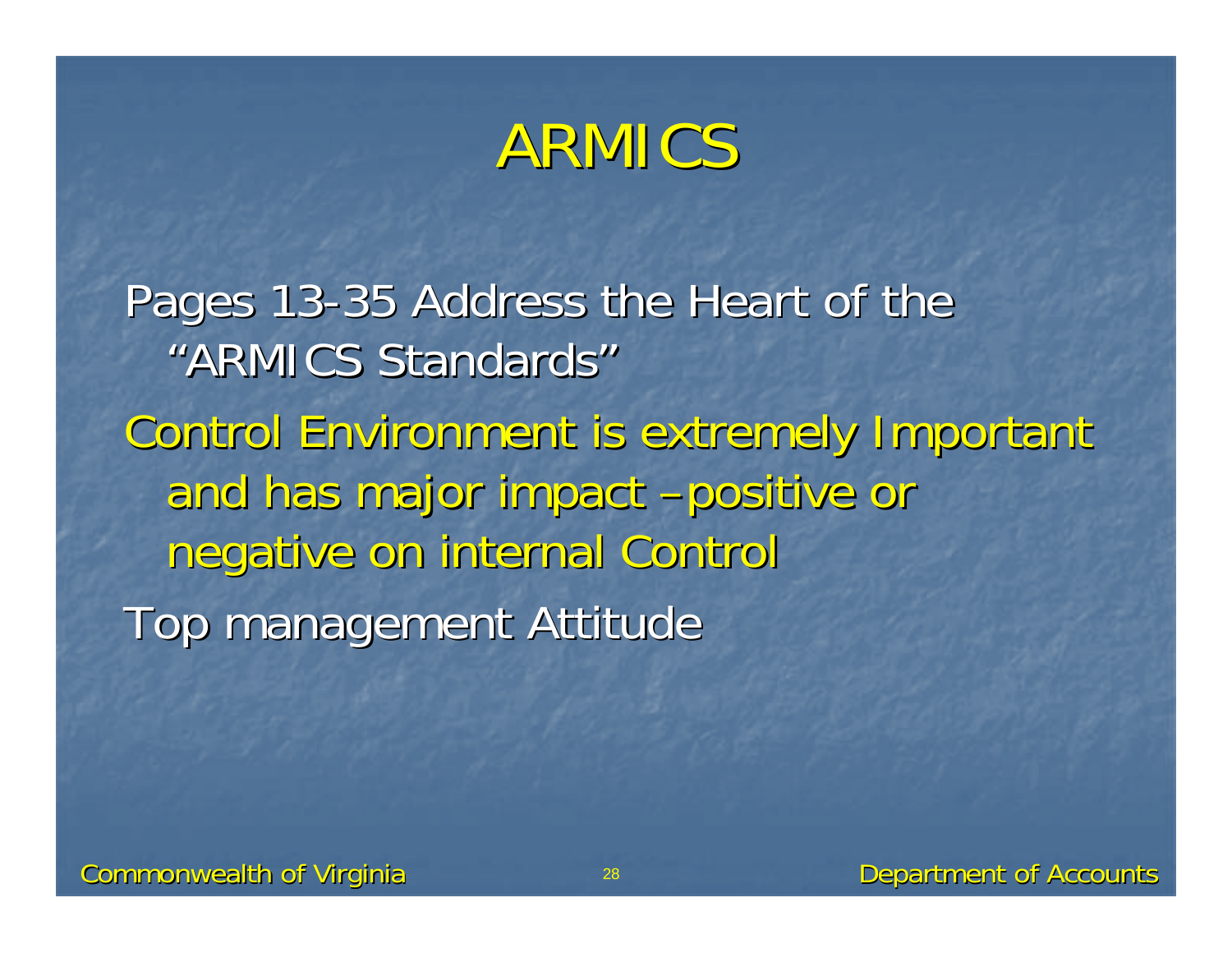**Important Concepts** 

**Reasonable Risks** 

**Integrity and Ethical Values**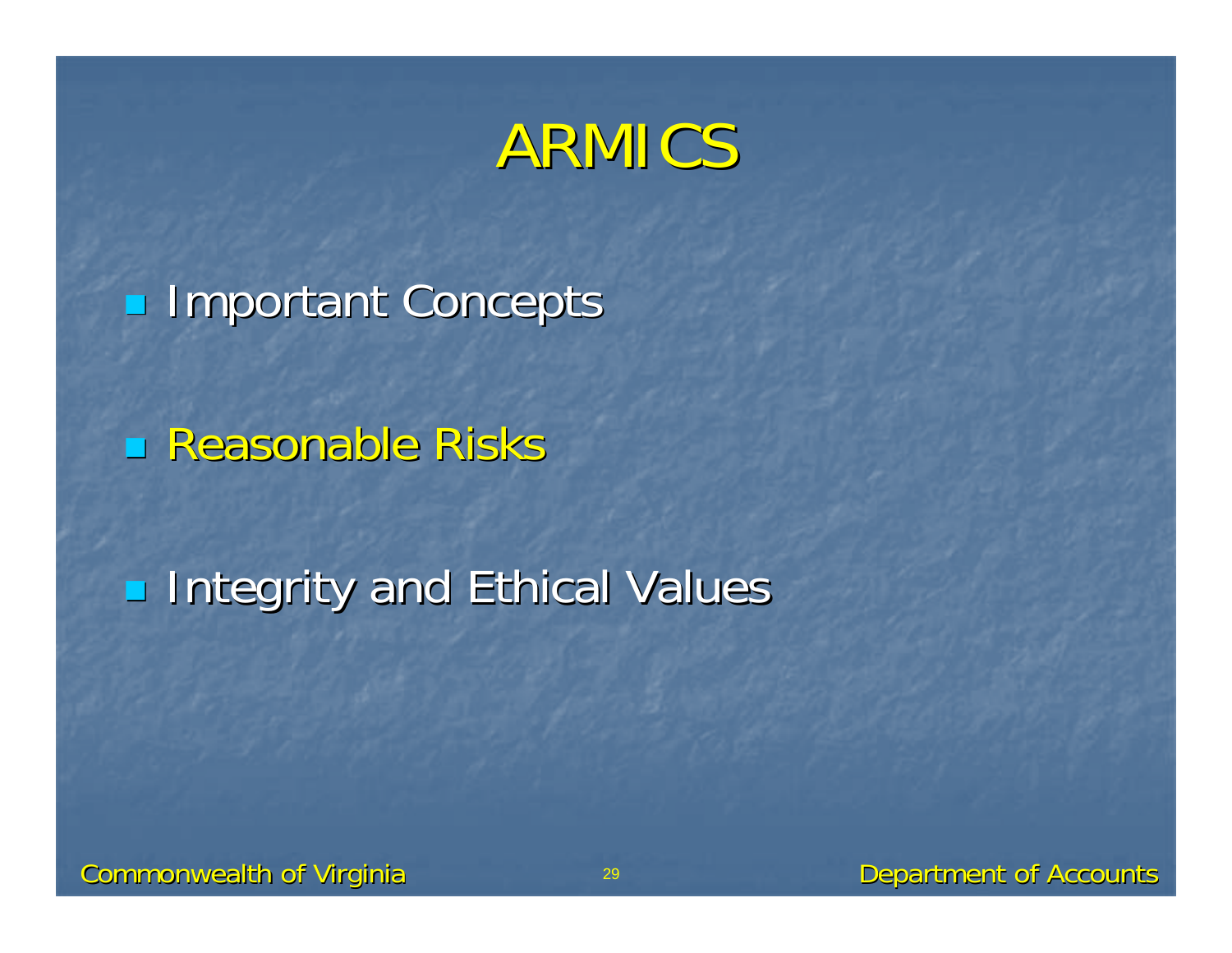**The ARMICS Document addresses the** "Internal Control Assessment" on page 36 and provides an Internal Control and provides an Internal Control Assessment Guide As Appendix A on Pages 37-68. Appendix A is further broken down into "Three Reporting Stages"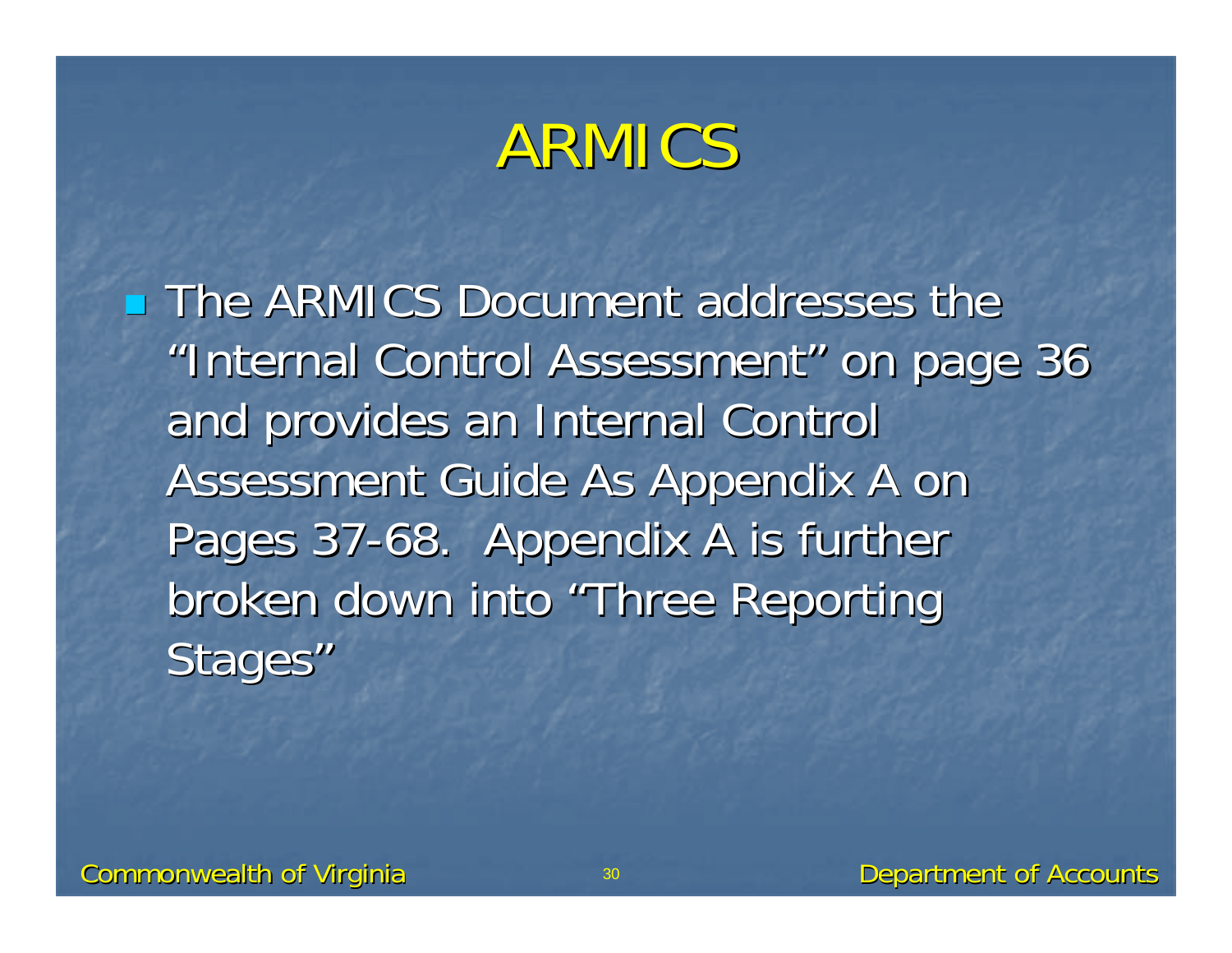- **Stage 1 (pages 40-59) Agency Level Assessment**
- **Stage 2 (pages 60-67) Process or Transaction Level Assessment 67**
- $\blacksquare$ Appendix A-1 (pages 69-109) Process or Transaction Level Control **Questionnaires**
- $\blacksquare$ Appendix A-2 (pages 110-122) Process Control Assessment Example
- $\blacksquare$ Stage 3 simply list the requirements for an effective corrective action plan on page 68.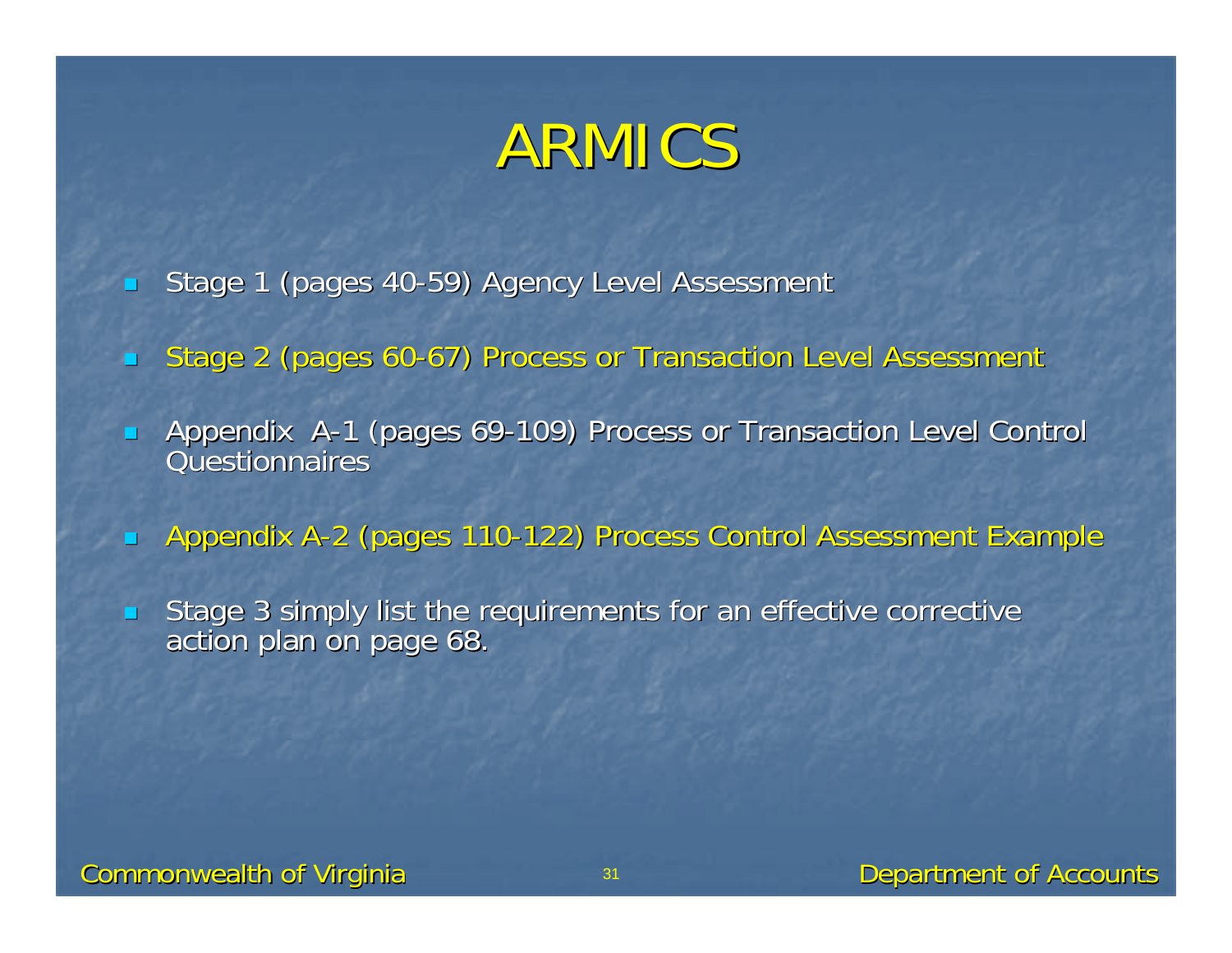#### ARMICS DELIVERABLES

- **Example 7 Certification by September 30, 2007 That** the Agency Level Internal Control Assessment Has Been Completed
- **Exertification by March 31, 2008 That the** Process and Transaction Level Has Been **Completed**
- **Example 20, 2008 That Let at a Certification by June 30, 2008 That Corrective Action Plans Have Been Completed**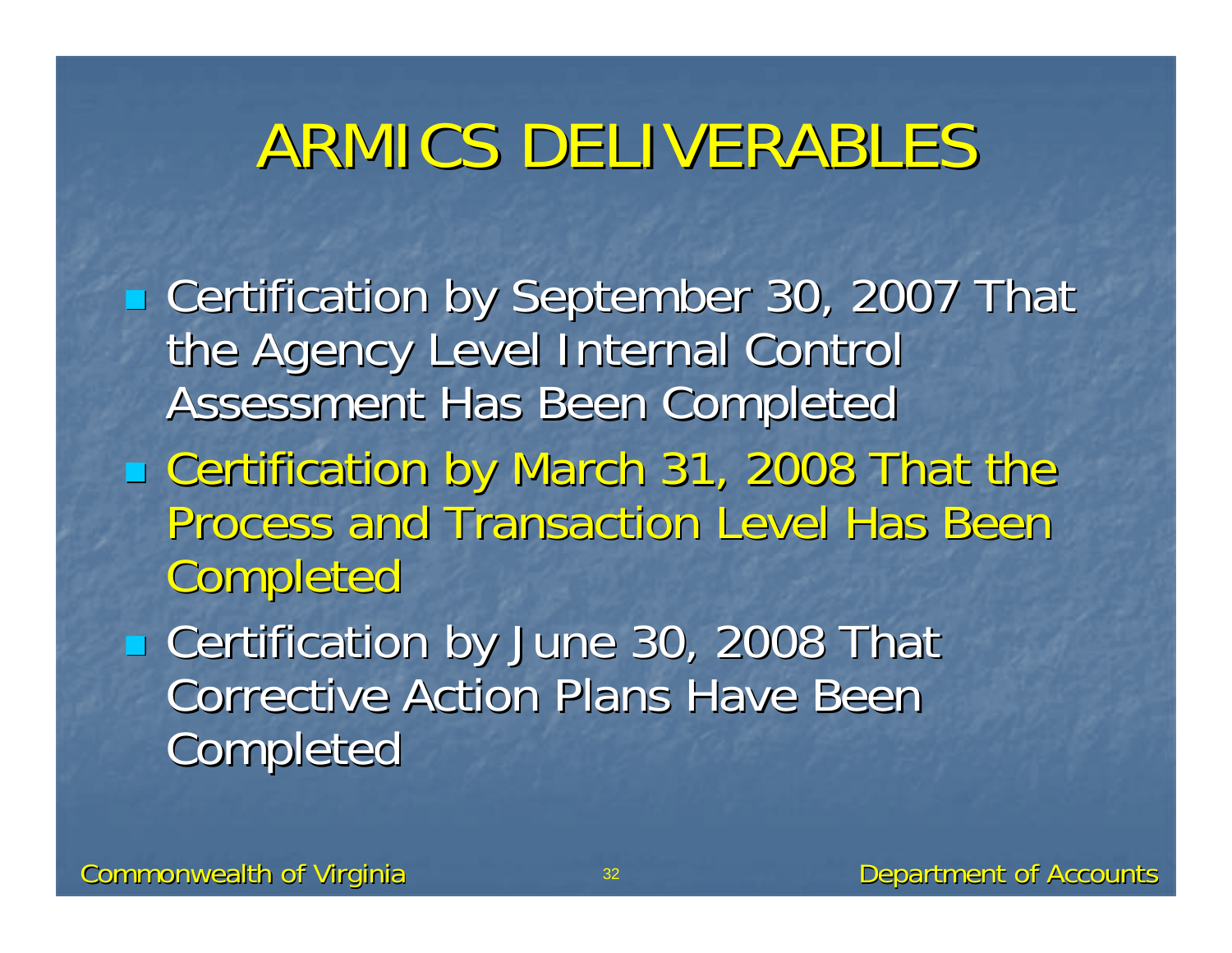# AICCO

- p. **E** Accounting and Internal Control Compliance **Oversight Unit**
- **Nission: To Evaluate and Report On Agency Mission: To Evaluate and Report On Agency** Financial Accountability, Compliance and Financial Accountability, Compliance and Internal Control With The Goal of Assisting Internal Control With The Goal of Assisting Agencies In Meeting Their Responsibilities For Providing Reliable And Accurate Financial Providing Reliable And Accurate Financial Information, For Protecting Commonwealth Resources and For Supporting And Enhancing The Recognition Of Virginia As The Best **Managed State**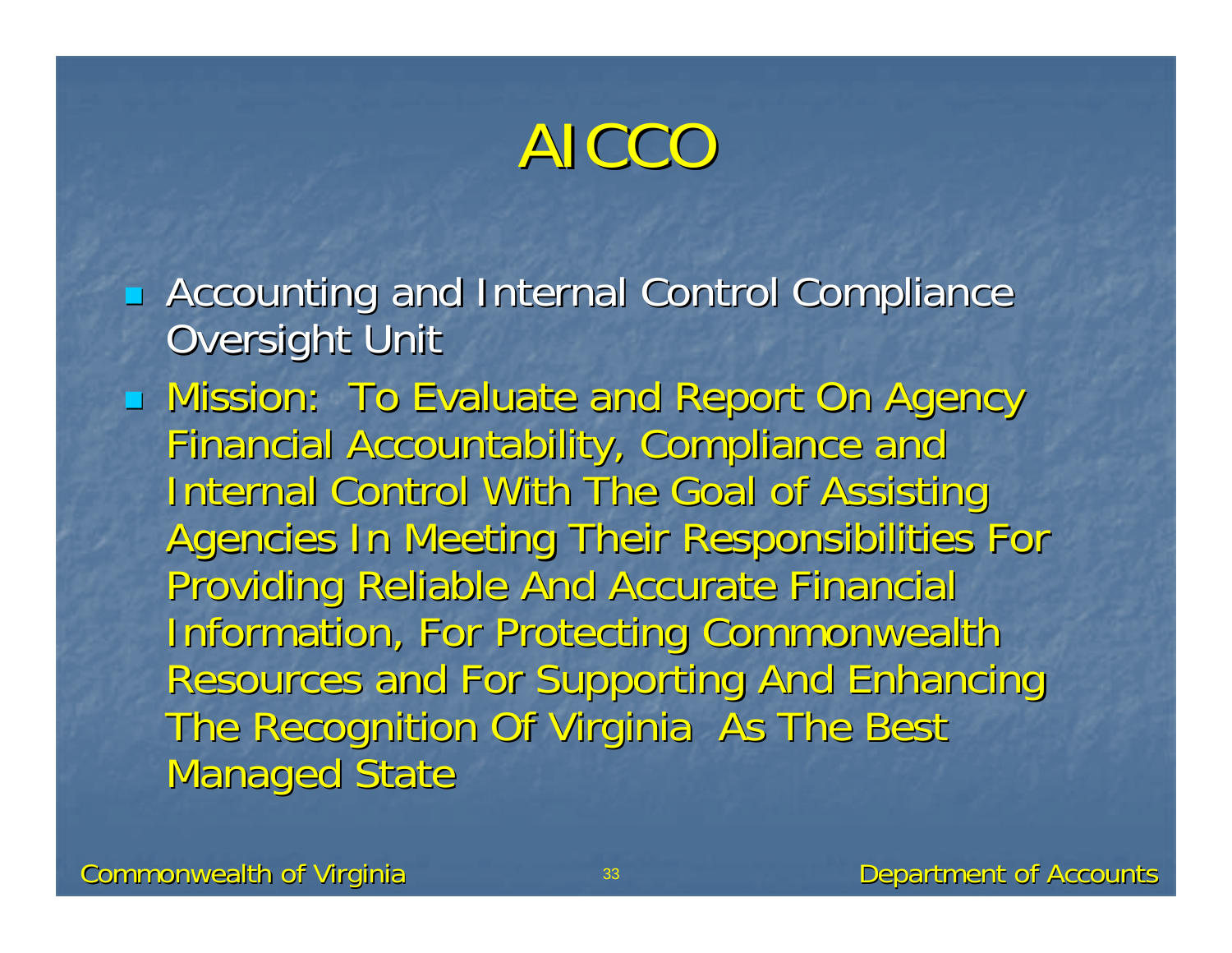# AICCO

#### $\blacksquare$  Objectives

- To Improve Financial Accounting and Reporting In The To Improve Financial Accounting and Reporting In The Commonwealth of VACommonwealth of VA
- To Improve the Internal Control Structure Over General<br>Ledger Accounting, Financial Reporting, Safe Guarding of<br>Assets, and Compliance with Laws and Regulations
- To Provide Training and Assistance to all State Agencies<br>With the Goal of Helping State Agencies Meet Their<br>General Accounting and Financial Reporting<br>Responsibilities
- To Provide Services That will help the Commonwealth<br>Retain its Triple A Triple Bond Rating and Remain the<br>Best Managed State in The Union.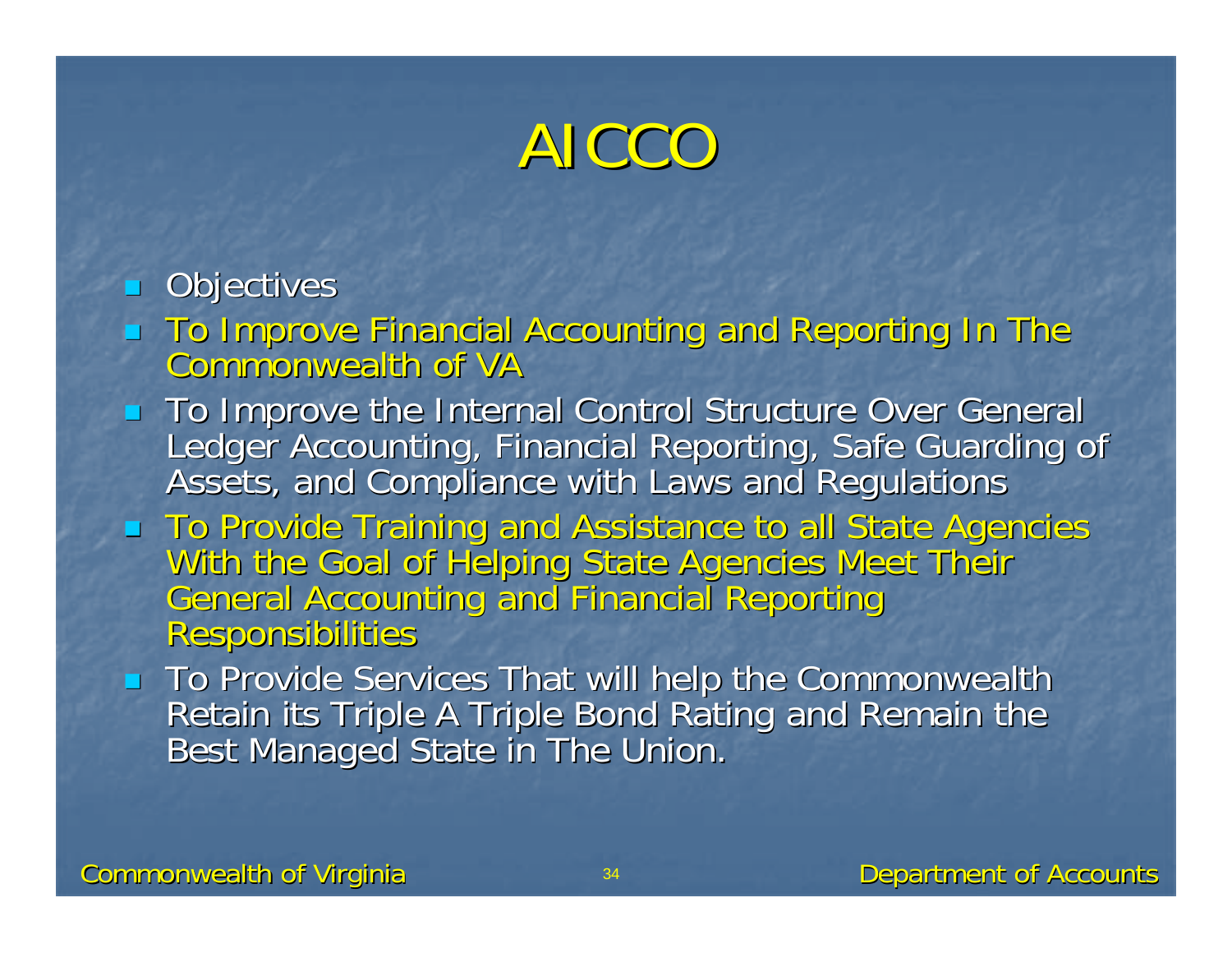# AICCO UNIT MAKEUP

**Director and Two Assistant Directors 5 ARMICS Quality Assurance Analysts Example 3 Financial Reporting Quality Assurance** Analysts **2 General Ledger Reconciliation Quality Assurance Analysts 2 Training Specialists 2 Decentralized Review Specialists**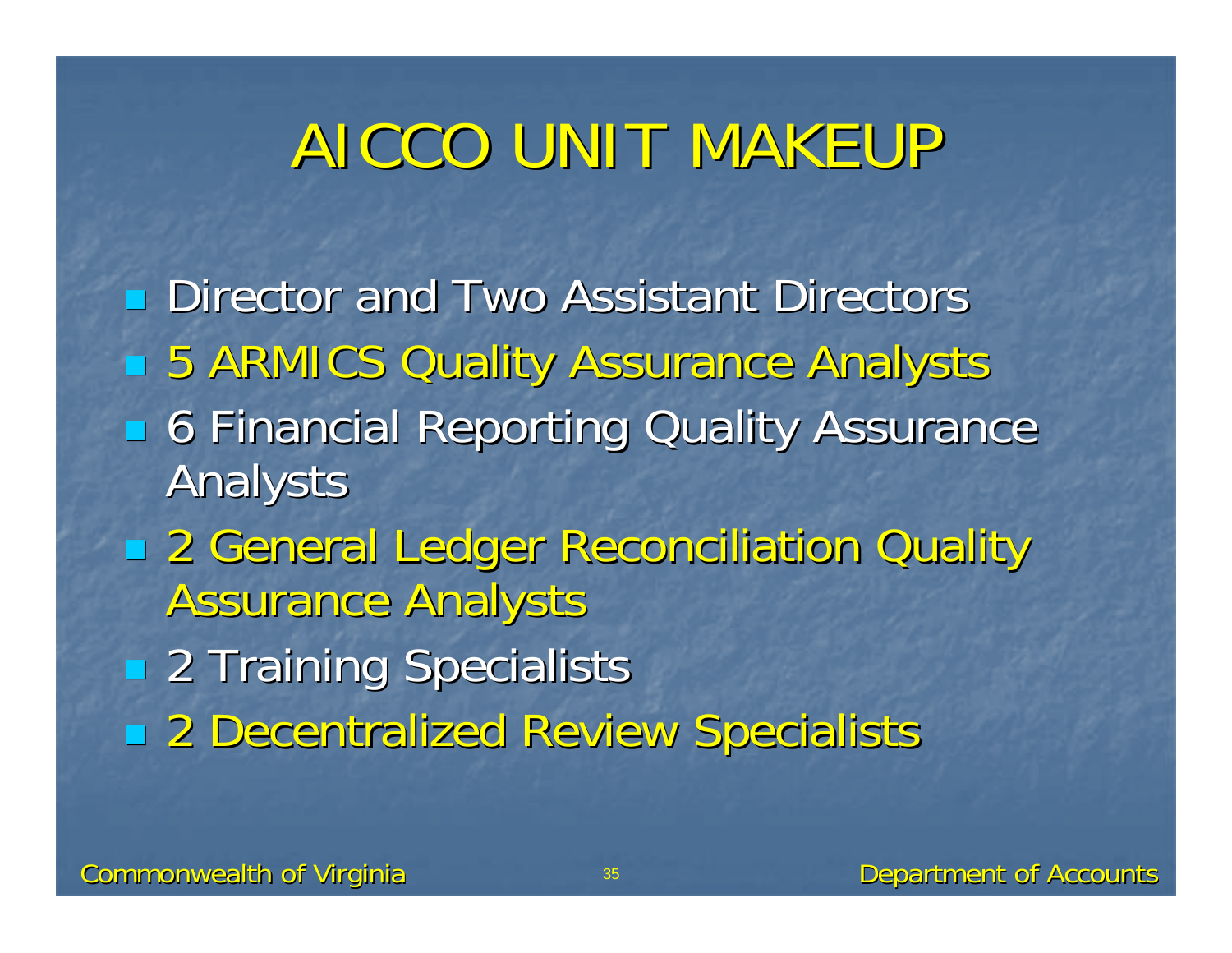# Funding

**Business Case** 

 $\mathbb{R}^2$ **Secretary of Finance, Chief of Staff and The Secretary of Finance, Chief of Staff and The** Governor, and the General Assembly Governor, and the General Assembly

**14 New Positions** 

 $\mathbb{R}^2$ **B** Additional General Funds Approximately \$2 Million Million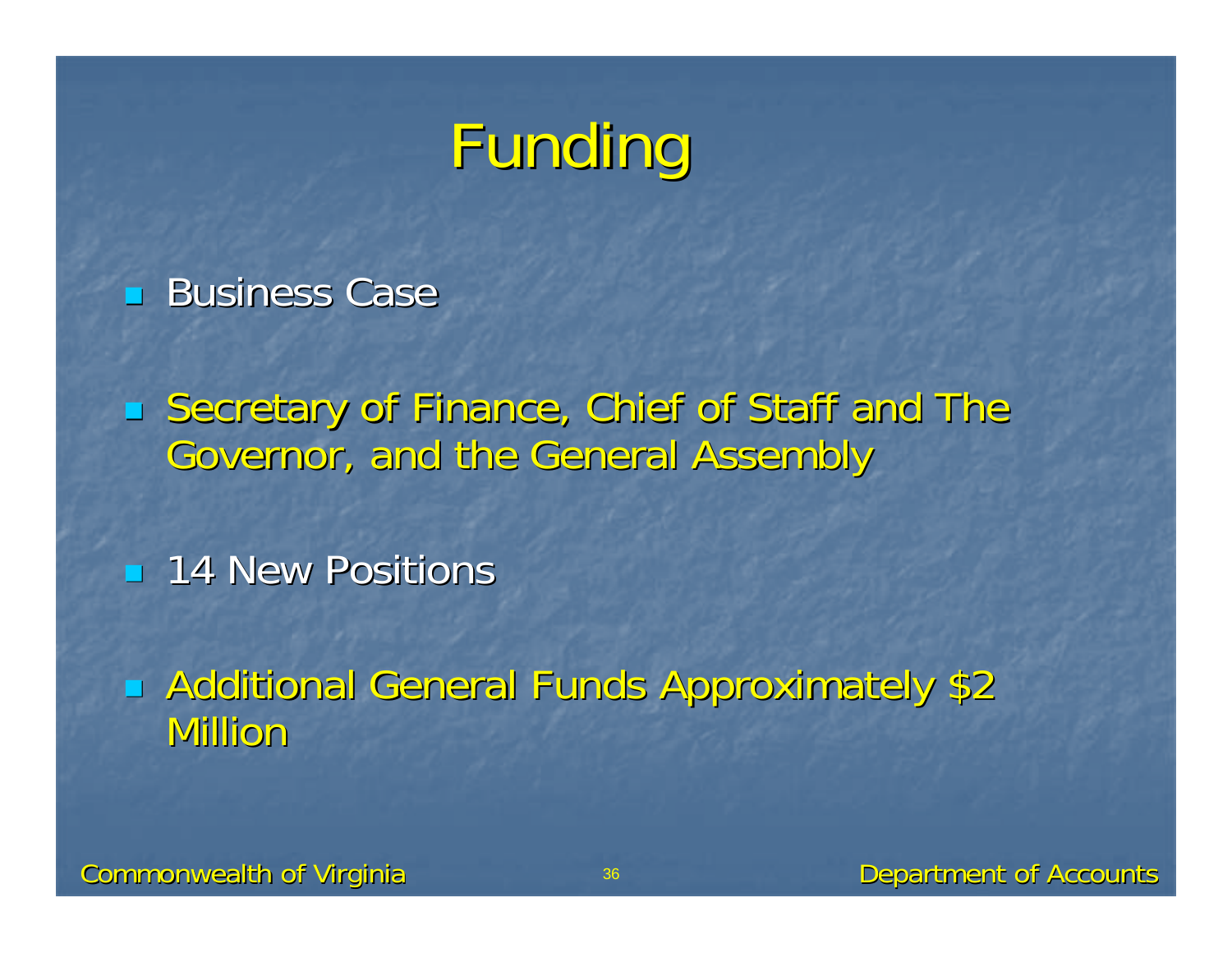# **Hiring Strategy**

**Recruit at Colleges and Universities** 

**B** Advertise

 $\blacksquare$ Mix of Experienced and Inexperienced

**E** Training In-House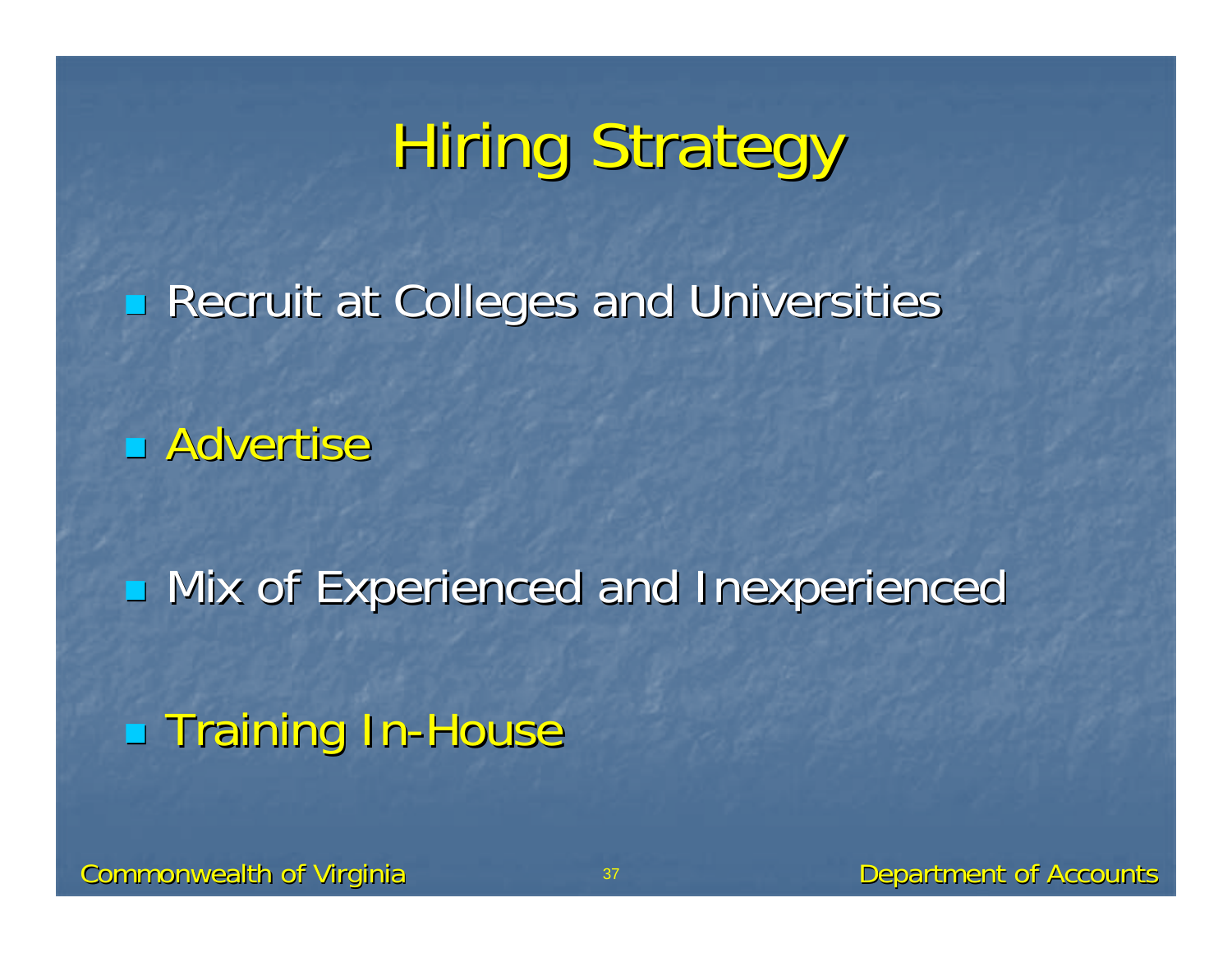# Work-plan

**Risk Based Approach** 

**Standard Programs** 

■ 3 yr. Cycle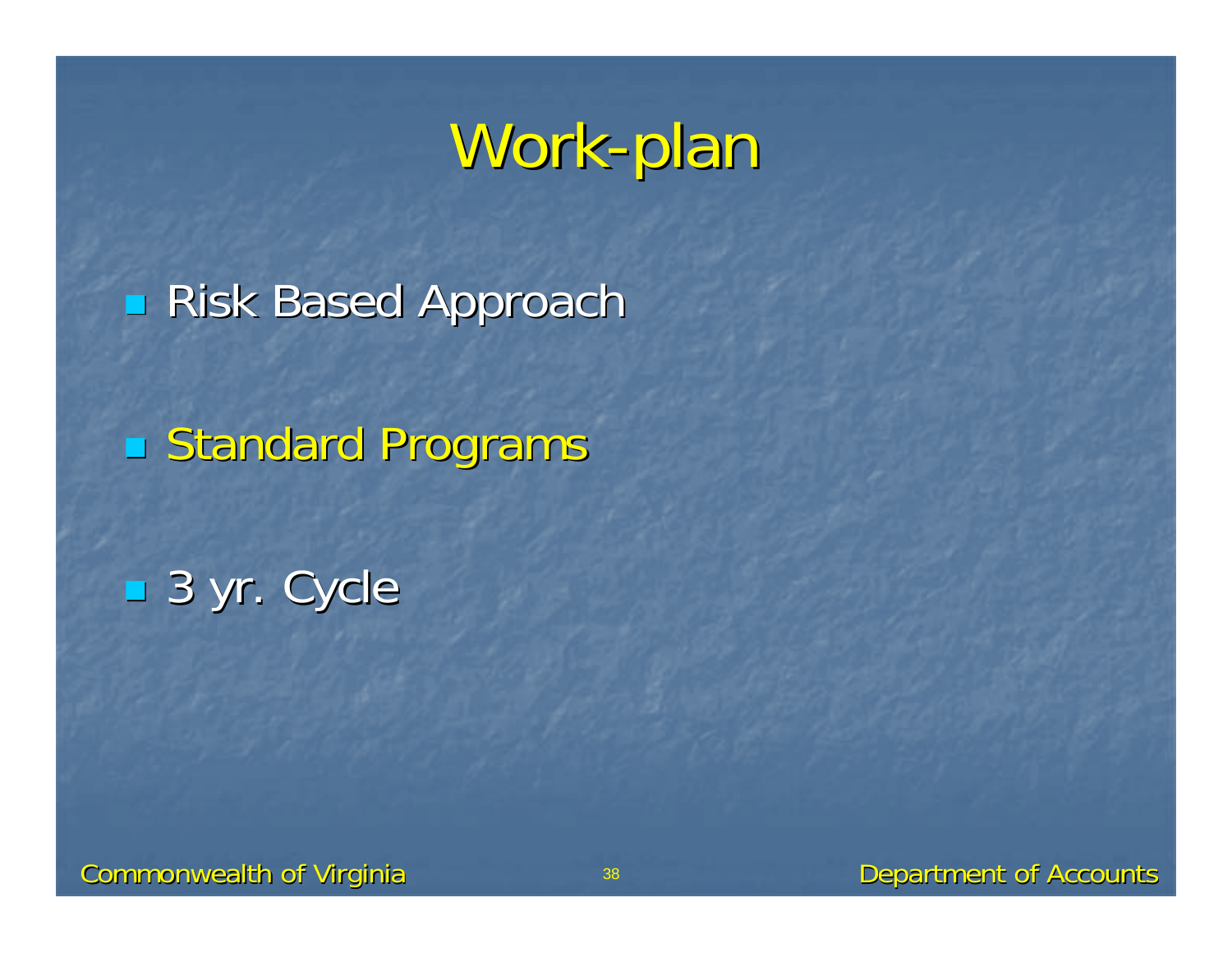#### References

The Comptroller's Directive and Agency Risk Management & Internal Control Standards are available from http://www.doa.virginia.gov/ARMICS/ARM \_ main.cfm